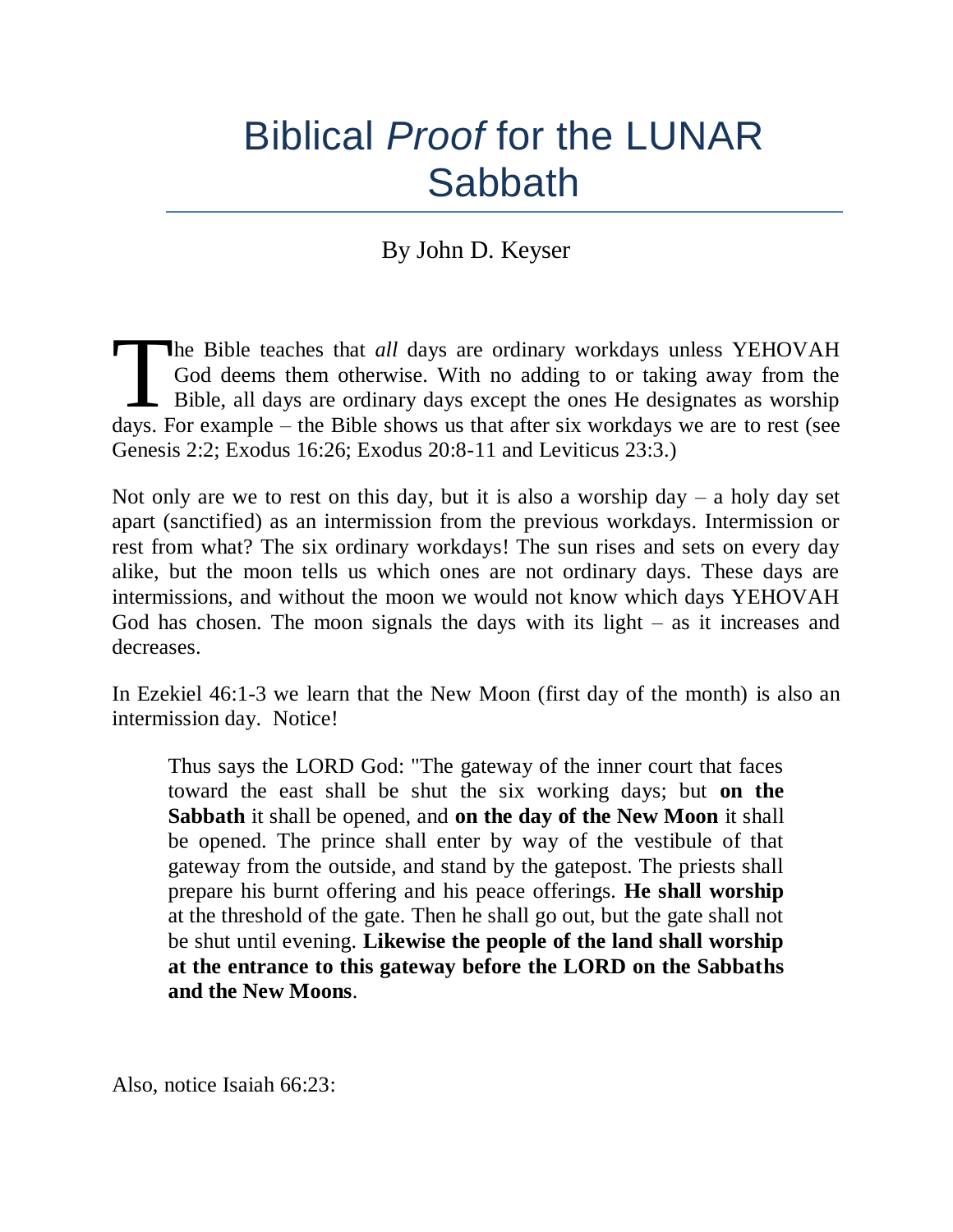"And it shall come to pass that from **one New Moon to another**, and from one Sabbath to another, all flesh shall come to **worship** before Me," says the LORD.

In Numbers 28:11-14 the offerings for the New Moon day are outlined by YEHOVAH God:

**At the beginnings of your months** you shall present a burnt offering to the LORD: two young bulls, one ram, and seven lambs in their first year, without blemish; three-tenths of an ephah of fine flour as a grain offering, mixed with oil, for the one ram; and one-tenth of an ephah of fine flour, mixed with oil, as a grain offering for each lamb, as a burnt offering of sweet aroma, an offering made by fire to the LORD. Their drink offering shall be half a hin of wine for a bull, one-third of a hin for a ram, and one-fourth of a hin for a lamb; **this is the burnt offering for each month throughout the months of the year**.

Then, in Numbers 10, a further part of the ritual for the New Moon days and the appointments is described:

Make two silver trumpets for yourself; you shall make them of hammered work; you shall use them for calling the assembly and for directing the movement of the camps . . . And when the congregation is to be gathered together, you shall blow, but not sound the advance. The sons of Aaron, the priests, shall blow the trumpets; and these shall be to you as an ordinance forever throughout your generations . . . Also, in **the day of your gladness**, in your appointed feasts, and **at the beginning of your months**, you shall blow the trumpets over your burnt offerings and over the sacrifices of your peace offerings; and they shall be a memorial for you before your God: I am the LORD your God (verses 2, 7 and 8, 10.)

The New Moon day of the seventh month (Tishri) is especially important to YEHOVAH God, and He ordained extra offerings for that day. Notice:

And in the seventh month, **on the first day of the month**, you shall have a holy convocation. You shall do no customary work. For you it is a day of blowing the trumpets. You shall offer a burnt offering as a sweet aroma to the LORD: one young bull, one ram, and seven lambs in their first year, without blemish. Their grain offering shall be fine flour mixed with oil: three-tenths of an ephah for the bull, two-tenths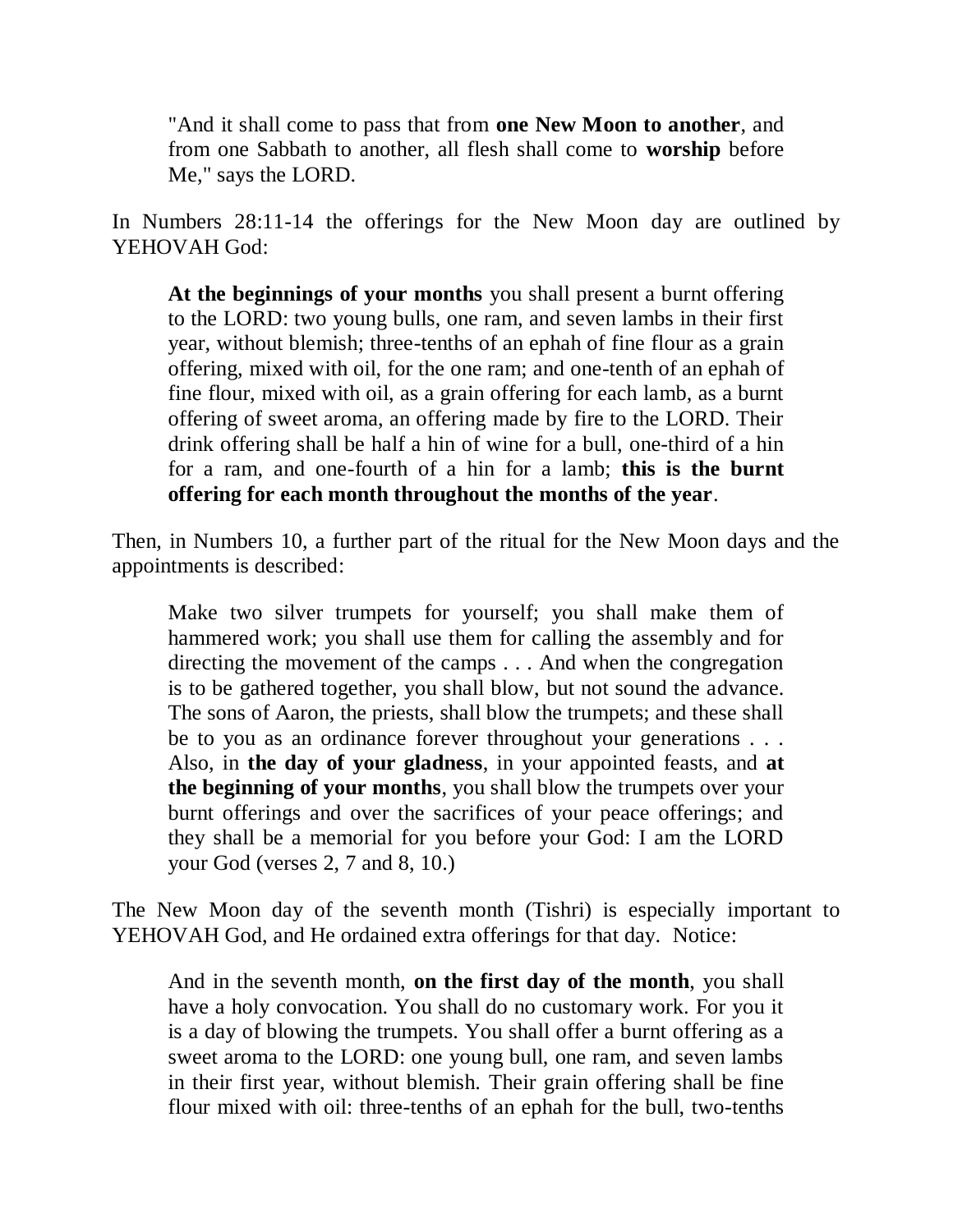for the ram, and one-tenth for each of the seven lambs; also one kid of the goats as a sin offering, to make atonement for you; **besides the burnt offering with its grain offering for the New Moon** , the regular burnt offering with its grain offering, and their drink offerings, according to their ordinance, as a sweet aroma, an offering made by fire to the LORD (Numbers 29:1-6.)

The fact that the New Moon day is a Sabbath rest is unequivocally stated by YEHOVAH God in Leviticus 23:24 – take special note of this:

Speak to the children of Israel, saying: 'In the seventh month, on the first day of the month, you shall have a *Sabbath rest*, a memorial of blowing of trumpets, a holy convocation. You shall do no customary work on it; and you shall offer an offering made by fire to the LORD.'

The ordinary New Moon days of the other months are also days of blowing trumpets so, these too, are Sabbath rests.

In this  $7<sup>th</sup>$  month (Tishri), and on the 15<sup>th</sup> day of the moon, is an intermission (Sukkot or Tabernacles). Along with the  $1<sup>st</sup>$  (New Moon),  $8<sup>th</sup>$  (weekly Sabbath), 10<sup>th</sup> (Yom Kippur or Atonement), 22<sup>nd</sup> (weekly Sabbath and Shmini Atzeret) and  $29<sup>th</sup>$  (weekly Sabbath), we are to assemble for worship. Leviticus 23:3 clearly teaches us that after six ordinary work days there will be a worship day.

Without question it is quite obvious that the New Moon is not one of the ordinary work days. YEHOVAH God wants us to work those six days, but we are admonished to rest after six work days which, in the  $7<sup>th</sup>$  month, would be the  $8<sup>th</sup>$ day of the moon. We are not forbidden to work on the  $9<sup>th</sup>$ , but are commanded to rest and worship on the  $10<sup>th</sup>$  with no food. After the  $10<sup>th</sup>$  there is no commandment not to work on the  $11<sup>th</sup>$  through  $14<sup>th</sup>$  days of the moon – except, of course, with man's calendar!

After the 10<sup>th</sup> has passed, we can eat and work on the 11<sup>th</sup> through the  $14<sup>th</sup>$  – but we are commanded to rest on the  $15<sup>th</sup>$ . It is a worship day – see Numbers 29:12.

Now we are *not* commanded to fast or worship the next six days (16<sup>th</sup> through the  $21<sup>st</sup>$ ), but we are ordered to dwell in booths seven days from the  $15<sup>th</sup>$  to the  $21<sup>st</sup>$ (Leviticus 23:40-43.) We are then ordered to keep the  $8<sup>th</sup>$  day counting from the  $15<sup>th</sup>$  – which is the  $22<sup>nd</sup>$  (another worship day or Sabbath.)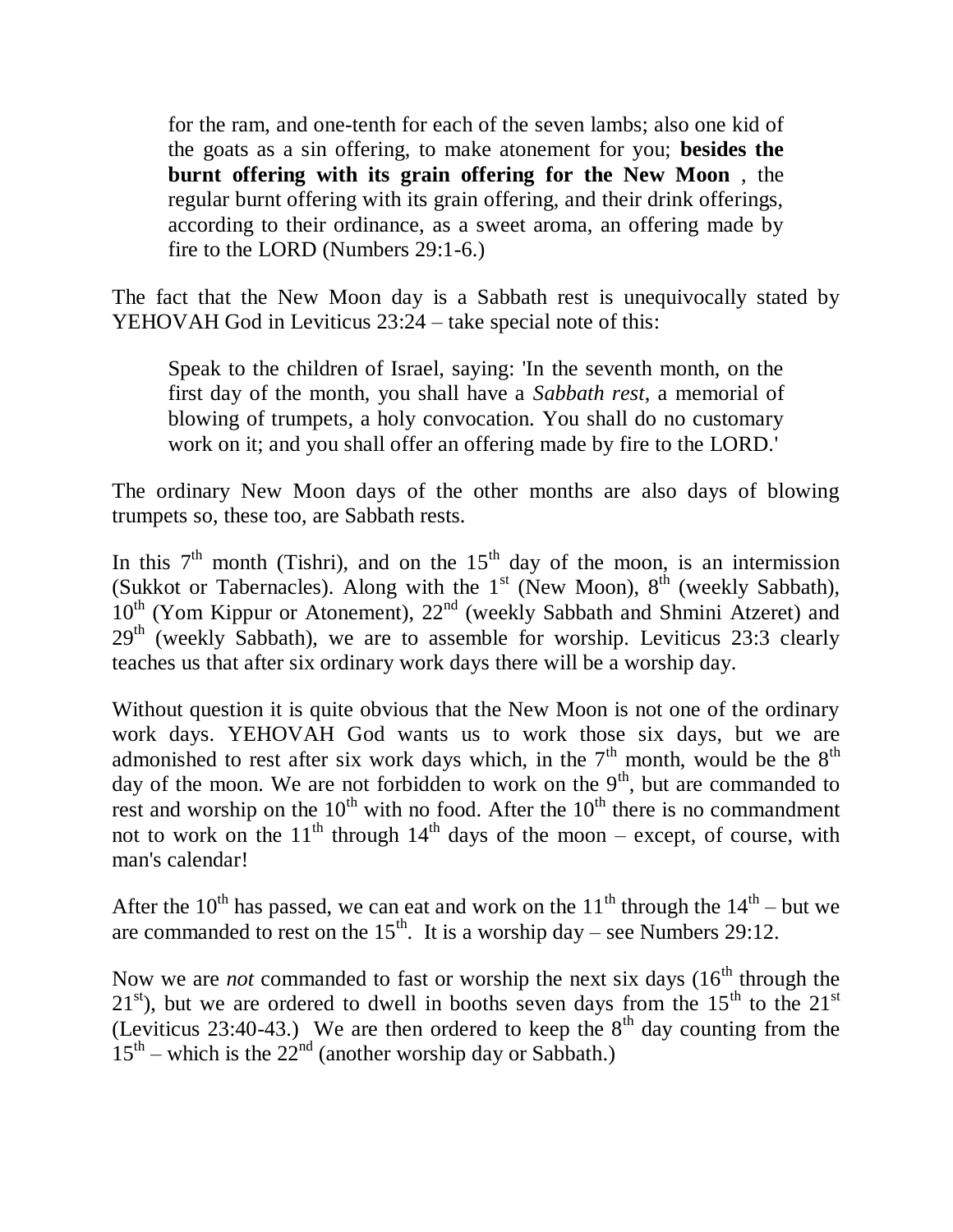Counting on with YEHOVAH God's instructions, there is no Holy worship on the  $23<sup>rd</sup>$  day through the  $28<sup>th</sup>$ , but the pattern of rest and worship after six workdays would apply on the  $29<sup>th</sup>$  – unless, of course, you use man's Gregorian calendar of today.

The Bible plainly teaches that the New Moon is a worship day  $-$  a day of no buying or selling, and *not* one of the ordinary workdays (Ezekiel 46:1; Isaiah 66:23 and Amos 8:5.) After that, there is no commandment not to work on day 2 of the moon through day 7, but we must take an intermission on day 8 for worshiping YEHOVAH God because it is the seventh day or Sabbath from the  $1<sup>st</sup>$  workday after the New Moon worship day. Then six more workdays, then rest and worship on the 15<sup>th</sup>, etc. This goes on year after year from one New Moon to another and one Sabbath to another.

To further prove the appointments (intermissions) are after six working days (not counting the New Moon) let's look at the following examples in the Bible.

## **EXODUS 16:**

YEHOVAH God has left us clues in His holy word the Bible – clues that we can easily piece together and learn *how* to determine YEHOVAH's Sabbath day! For the first clue, let's turn to the book of Exodus, chapter 16:

And they journeyed from Elim, and all the congregation of the children of Israel came to the Wilderness of Sin, which is between Elim and Sinai, *on the fifteenth day of the second month* after they departed from the land of Egypt. Then the whole congregation of the children of Israel murmured against Moses and Aaron in the wilderness. And the children of Israel said to them, "Oh, that we had died by the hand of the Lord in the land of Egypt, when we sat by the pots of meat and when we ate bread to the full! For you have brought us out into this wilderness to kill this whole assembly with hunger." Then the Lord said to Moses, "Behold, I will rain bread from heaven for you. And the people shall go out and gather a certain quota every day, that I may test them, *whether they will walk in My law or not*" (*New King James Version*, verses 1-4.)

These verses are much clearer in the *Septuagint version* of the Old Testament, which reads as follows: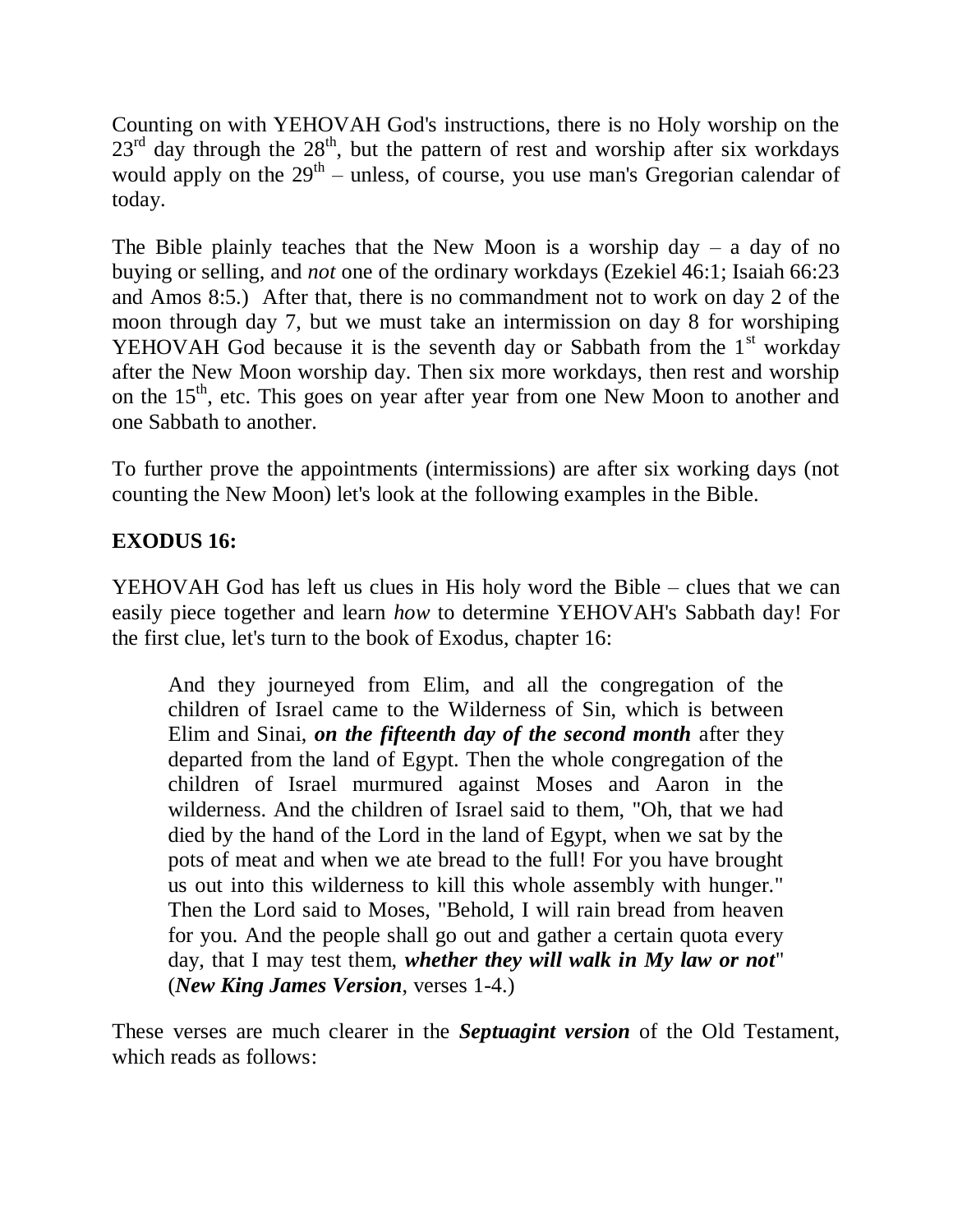And they departed from Elim, and all the congregation of the children of Israel came to the wilderness of Sin, which is between Elim and Sina; and *on the fifteenth day, in the second month* after their departure from the land of Egypt, all the congregation of the children of Israel murmured against Moses and Aaron. And the children of Israel said to them, Would we had died smitten by the Lord in the land of Egypt, when we sat by the flesh-pots, and ate bread to satiety! for ye have brought us out into this wilderness, to slay all this congregation with hunger. And the Lord said to Moses, Behold, I will rain bread upon you out of heaven: and the people shall go forth, and they shall gather their daily portion for the day, that I may try them *whether they will walk in My law or not.*

These verses bring out *two* main points, **(1)** the Israelites murmured against Moses and Aaron on *the 15th day of the second month* after leaving Egypt and, **(2)** YEHOVAH God was going to test the Israelites to see if they would *walk in His law or not*. It is very interesting that Moses should mention *the exact day* that the Israelites murmured against him and Aaron in the wilderness – nowhere else in the narrative of the Israelites' wanderings from Egypt to the Promised Land is an exact date mentioned. This clearly indicates that this date was *important to YEHOVAH God* and that He wanted the Israelites to remember it. Also, on this date He was going to teach the Israelites something very important – to test them and see if they would obey Him or not. What was this important lesson?

Let's continue in Exodus 16:

"And it shall be on the sixth day that they shall prepare what they bring in, and it shall be *twice as much* as they gather daily." Then Moses and Aaron said to all the children of Israel, "At evening you shall know that the Lord has brought you out of the land of Egypt. And in the morning you shall see the glory of the Lord; for He hears your murmurings against the Lord. But what are we, that you murmur against us?"...Now it came to pass, as Aaron spoke to the whole congregation of the children of Israel, that they looked toward the wilderness, and behold, *the glory of the Lord appeared in the cloud*. And the Lord spoke to Moses, saying, "I have heard the murmurings of the children of Israel. Speak to them, saying, 'At twilight [evening, after sunset] you shall eat meat, and in the morning you shall be filled with bread. And you shall know that I am the Lord your God.'' So it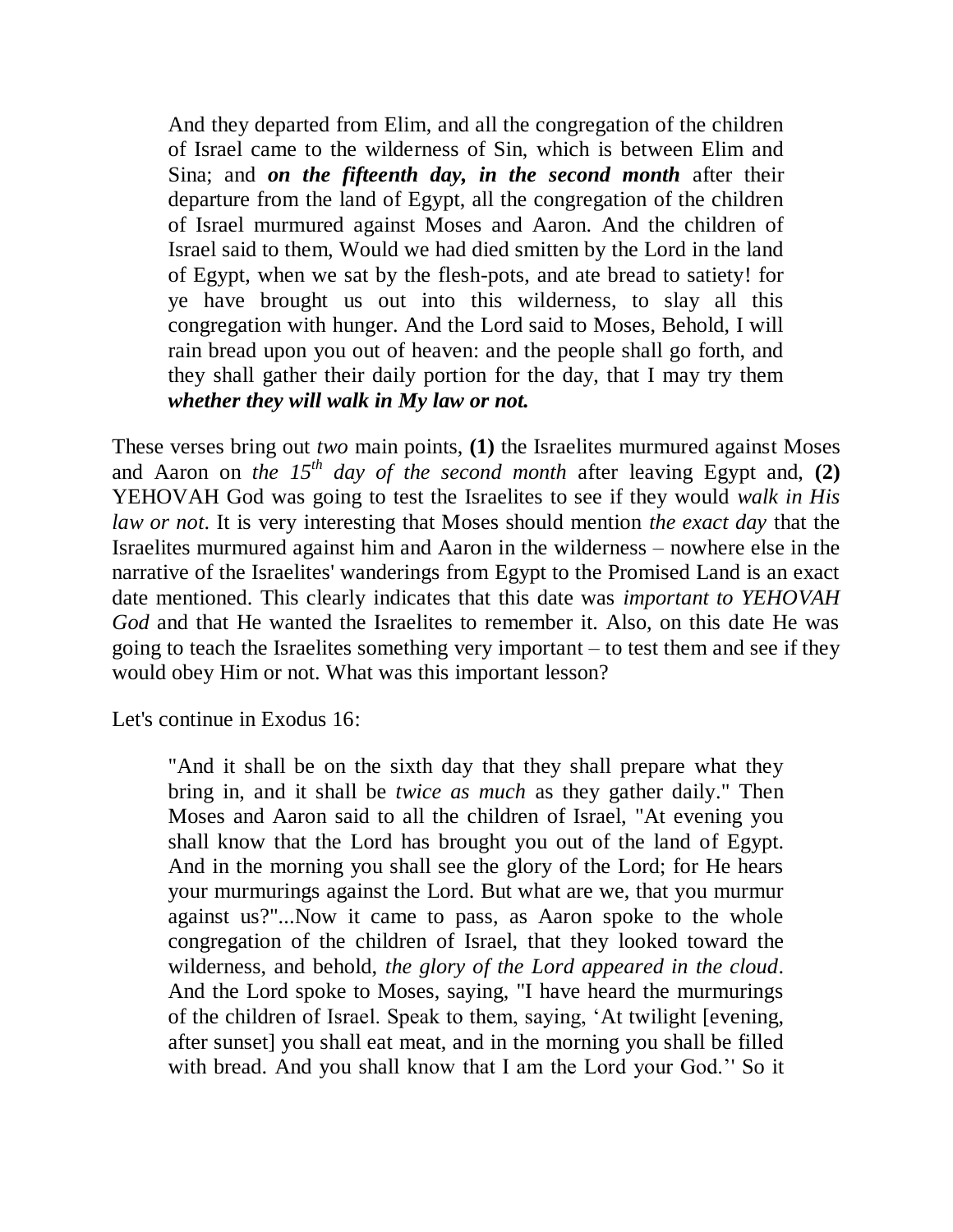was that quail came up at evening and covered the camp (verses 5- 13.)

This day – the *15th day of the second month* – was so important to YEHOVAH God that He appeared in the cloud before the Israelites and then caused thousands (maybe millions) of quail to be blown into the Israelites' camp "at twilight," i.e. after sunset of the  $15<sup>th</sup>$ . *Why* was this day so important to YEHOVAH God? Writes Herbert W. Armstrong: "I will show you that God was speaking to them [the children of Israel] on a *Sabbath*. It is evident that the Eternal first preached to men on the *first Sabbath*. Adam was created on the sixth day of creation week. Evidently he was created in the late afternoon, since the creation of man was the last act of creation on that day. When the sun had set, immediately after Adam's creation, God *preached to him*, offering him the *gift* of eternal life (through the tree of life), and warning that the wages of sin is *death* (Gen. 2:15-17.)

"And here God is *again* preaching to Israel, through Moses, *on the Sabbath*" (*Which Day Is the Christian Sabbath*, pp. 30-31.)

Now let's continue with the narrative in Exodus 16:

. . . And in the morning the dew lay all around the camp. And when the layer of dew lifted, there, on the surface of the wilderness, was a small round substance, as fine as frost on the ground. So when the children of Israel saw it, they said to one another, 'What is it?' For they did not know what it was. And Moses said to them, 'This is the bread which the Lord has given you to eat.' . . . So they gathered it every morning, every man according to his need. And when the sun became hot, it melted. And so it was on *the sixth day,* that they gathered *twice as much bread*, two omers for each one. And all the rulers of the congregation came and told Moses. Then he said to them, 'This is what the Lord has said: "*Tomorrow is a Sabbath rest, a holy Sabbath to the Lord*. Bake what you will bake today, and boil what you will boil; and lay up for yourselves all that remains, to be kept until morning!"' So they laid it up till morning, as Moses commanded; and it did not stink, nor were there any worms in it. Then Moses said, 'Eat that today, for today is a Sabbath to the Lord; today you will not find it in the field. *Six days you shall gather it*, but on the *seventh day*, which is *the Sabbath*, there will be none.'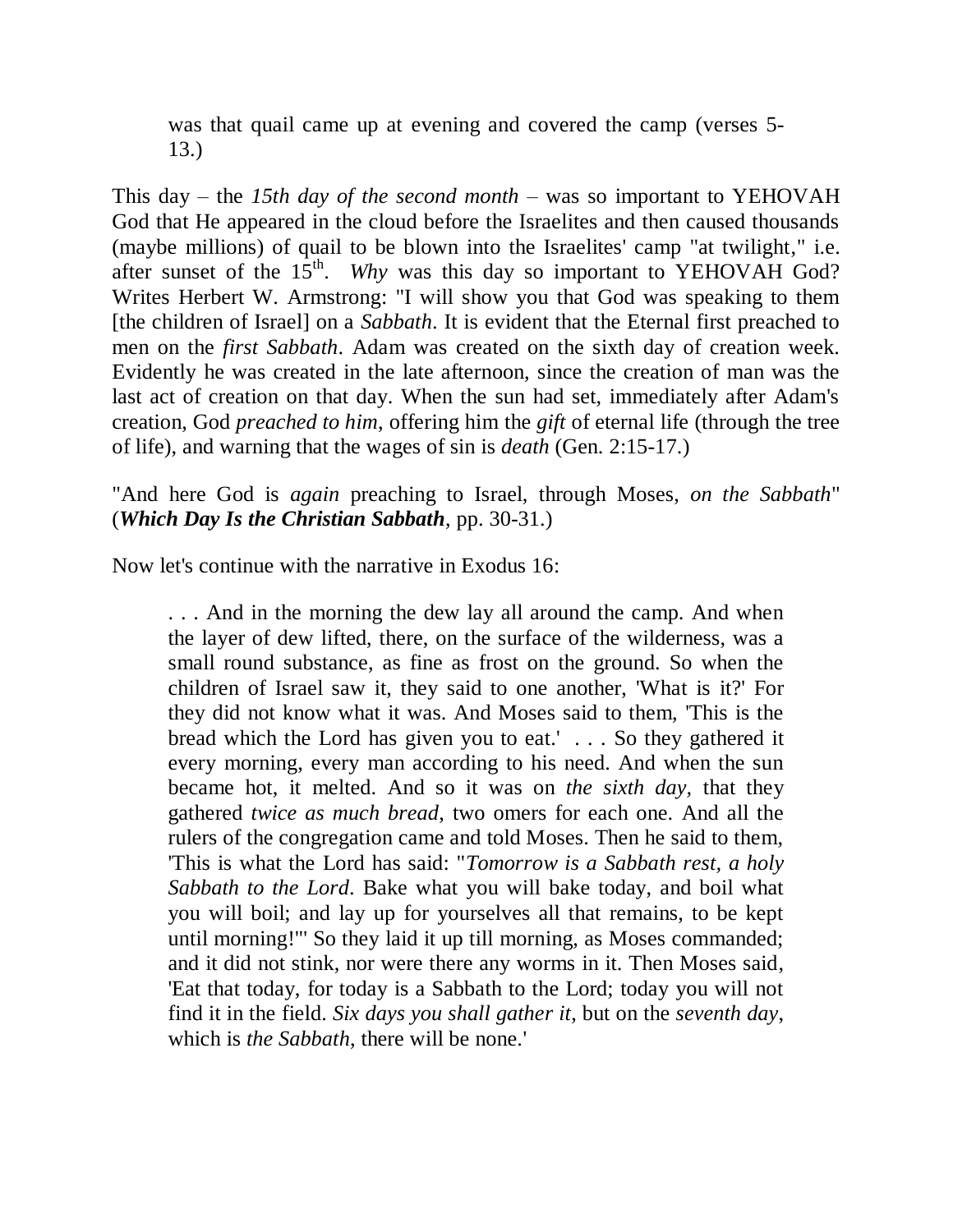Now it happened that some of the people went out on the seventh day to gather, but they found none. And the Lord said to Moses, 'How long do you refuse to keep My commandments and My laws? See! For the Lord has given you the Sabbath; therefore He gives you on the sixth day bread for two days. Let every man remain in his place; let no man go out of his place on the seventh day.' So the people rested on the seventh day (verses 13-30.)

Starting on the  $16<sup>th</sup>$  day of the month, YEHOVAH God provided food for the Israelites then, on the seventh day after the  $15<sup>th</sup>$ , He did not provide any manna – thereby showing that this day (the  $22<sup>nd</sup>$  day of the month) was a Sabbath. Obviously, if the  $15<sup>th</sup>$  was seven days before the  $22<sup>nd</sup>$ , it too was a Sabbath day! This Herbert Armstrong clearly understood. We can see here that YEHOVAH was setting up His weekly Sabbath cycle for the Israelites. If the  $15<sup>th</sup>$  and the  $22<sup>nd</sup>$  were Sabbath days, then the  $8<sup>th</sup>$  and the  $29<sup>th</sup>$  of the month were also Sabbaths! So here we see a pattern – 8th,  $15<sup>th</sup>$ ,  $22<sup>nd</sup>$  and  $29<sup>th</sup>$ . What significance do these dates have? Just this – *they correspond to the phases of the moon!!* YEHOVAH God was showing the Israelites that His Sabbath days were to fall on the days corresponding to the moon's phases, thus showing that the weekly Sabbaths were to be kept by *the same calendar* or reckoning used to determine the annual Sabbaths or feast days!

I ask you, *why* would YEHOVAH God complicate the Israelites' lives by having them keep two calendars or reckonings – one for the weekly Sabbath and one for the annual holy days? This makes no sense whatsoever! YEHOVAH God set up *one* calendar for *all* of His days – not two!

|                                           |                                                                                                        | <b>Second Month</b>                        |                                            |                                            |                                            |                                            |                                      |
|-------------------------------------------|--------------------------------------------------------------------------------------------------------|--------------------------------------------|--------------------------------------------|--------------------------------------------|--------------------------------------------|--------------------------------------------|--------------------------------------|
| 15 <sub>th</sub>                          | <b>16th</b>                                                                                            | 17 <sub>th</sub>                           | 18th                                       | 19th                                       | 20th                                       | 21st                                       | 22nd                                 |
| Sabbath.<br>Shekinah<br>Glory<br>appears. | 1st Day.<br>Single<br>portion of<br>manna.<br>Quail ap-<br>pear after<br>sunset of<br>previous<br>day. | 2nd Day.<br>Single<br>portion of<br>manna. | 3rd Day.<br>Single<br>portion of<br>manna. | 4th Day.<br>Single<br>portion of<br>manna. | 5th Day.<br>Single<br>portion of<br>manna. | 6th Day.<br>Double<br>portion of<br>manna. | Sabbath.<br>N <sub>o</sub><br>manna. |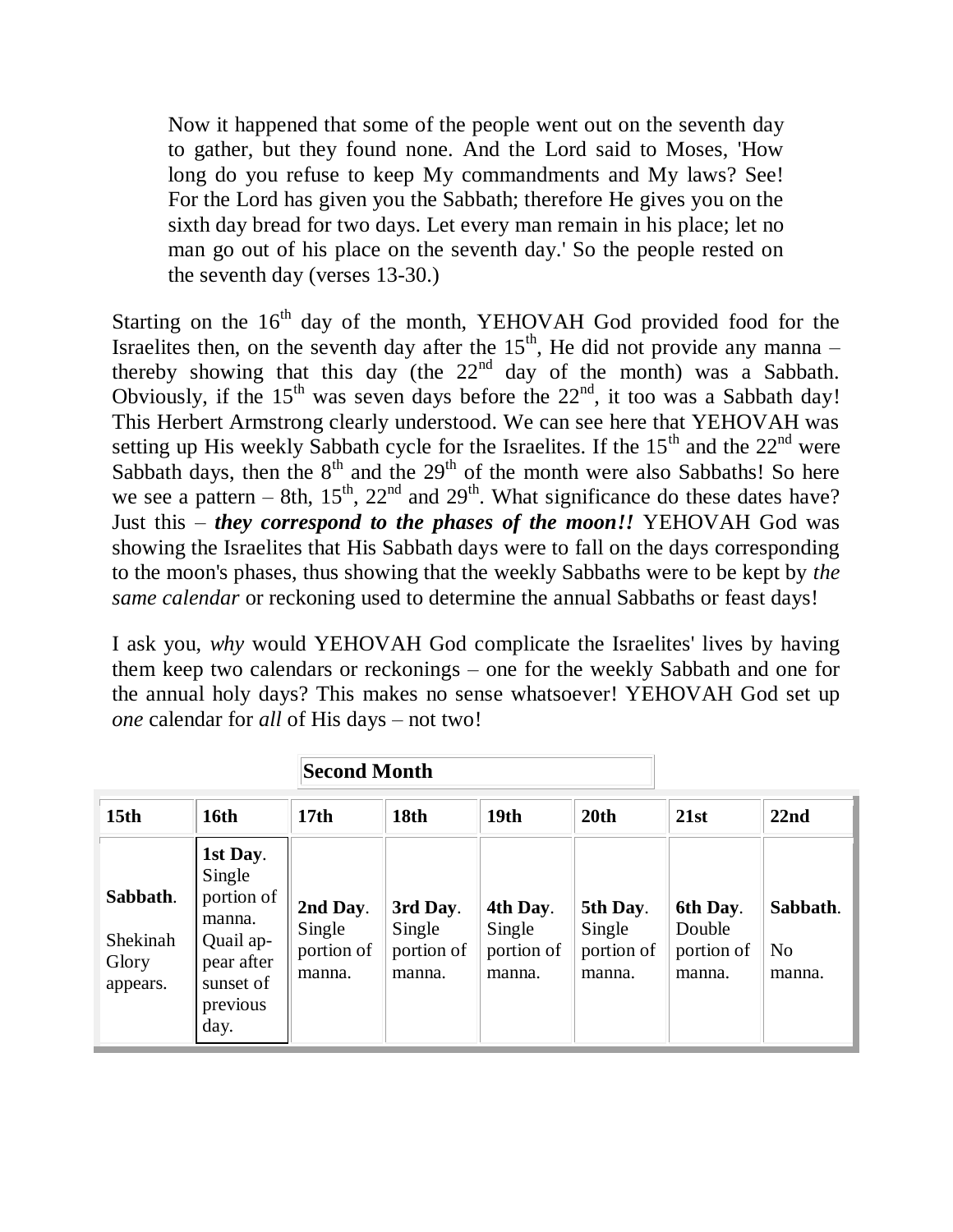#### **EXODUS 40:12-15:**

Aaron and his sons were sanctified for seven days (Leviticus 8:33) which began on a New Moon (Exodus 40:2) – on the  $8<sup>th</sup>$  day was an assembly (Moed) of the congregation. The point we should notice is that during these seven days they were not to go out the door of the tabernacle for seven days, day and night – see Leviticus 8:34-35.

No calendar Sabbath would disrupt these seven days of consecration because it was from the New Moon till the  $7<sup>th</sup>$  day of the moon – and after the six workdays they assembled the congregation. Why did they assemble the congregation? To observe the  $7<sup>th</sup>$  day Sabbath which fell on the  $8<sup>th</sup>$  day of the moon!

In Exodus 40:2 YEHOVAH God spoke to Moses saying: "On the *first day* [**New Moon**] of the first month you shall set up the tabernacle of the tent of meeting." Then, in Exodus 40:12-15, Moses was commanded to anoint Aaron and his sons and dress them in Holy garments; and Verse 17 says: "And it came to pass in the first month of the second year, **on the first day of the month**, that the tabernacle was raised up." The rest of the chapter explains what was placed in the tabernacle, and Leviticus 1:1 says that YEHOVAH God called to Moses from out of the tabernacle and instructed him further. Now, this is still on the *New Moon*. We must remember that the Bible is broken up by man into chapters, verses and books when quite often the train of thought continues on.

In Chapter 8:3 of Leviticus Moses is instructed to gather the congregation (still on the *New Moon* day) and in verses 6-13 Moses brings Aaron and his sons and puts the Holy garments on them and anoints the tabernacle – along with Aaron and his sons – as YEHOVAH God commanded. Then, in verse 33, they are commanded *not to go out of the tabernacle for seven days.* But, on the **8 th day** (Sabbath) YEHOVAH God appears to them: "It came to pass on the *eighth day* that Moses called Aaron and his sons and the elders of Israel .... And Moses and Aaron went into the tabernacle of meeting, and came out and blessed the people. Then the glory of the LORD [Shekinah] appeared to all the people, and the fire came out from before the LORD and consumed the burnt offering and the fat on the altar . . . (Leviticus 9:1 and 9:23-24.) This clearly places the weekly Sabbaths on the  $8<sup>th</sup>$ ,  $15^{th}$ ,  $22^{nd}$  and  $29^{th}$ !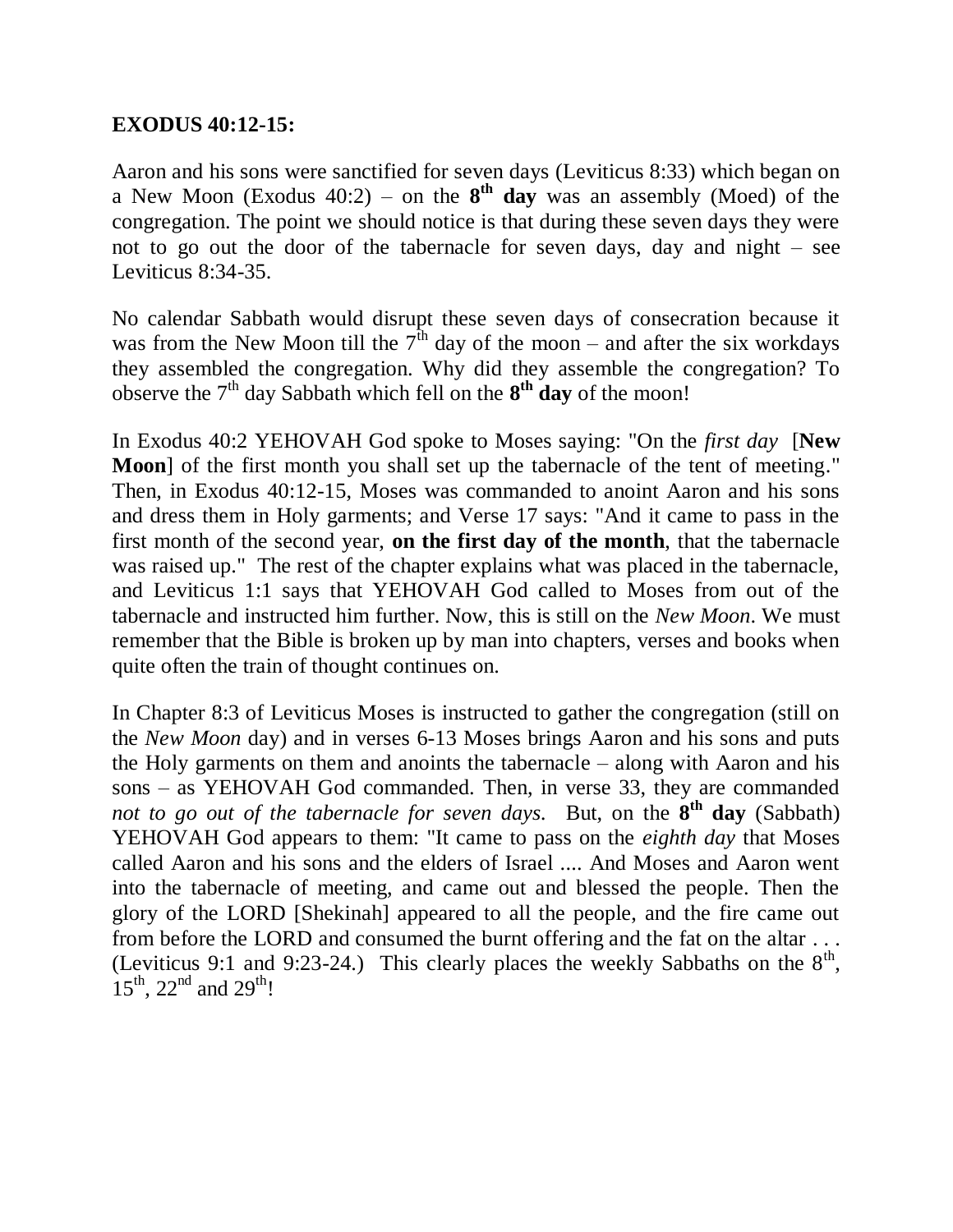| <b>New Moon</b>                                                                                                                                                                                                     | 2nd                                | 3rd                                | 4th                                | 5th                                | 6th                                | 7 <sub>th</sub>                    | 8th                                                                                                                                    |
|---------------------------------------------------------------------------------------------------------------------------------------------------------------------------------------------------------------------|------------------------------------|------------------------------------|------------------------------------|------------------------------------|------------------------------------|------------------------------------|----------------------------------------------------------------------------------------------------------------------------------------|
| Tabernacle<br>raised up.<br><b>Moses</b><br>instructed to<br>gather the<br>congregation.<br>Moses anoints<br>Tabernacle and<br>Aaron and his<br>sons. Aaron<br>and sons<br>confined to<br>Tabernacle for<br>7 days. | 2nd day<br>of<br>confine-<br>ment. | 3rd day<br>of<br>confine-<br>ment. | 4th day<br>of<br>confine-<br>ment. | 5th day<br>οf<br>confine-<br>ment. | 6th day<br>of<br>confine-<br>ment. | 7th day<br>of<br>confine-<br>ment. | Moses and<br>Aaron go<br>into the<br>Tabernacle<br>of Meeting.<br>YEHOVAH's<br>Shekinah<br>Glory<br>appears.<br><b>Sabbath</b><br>Day. |

## **LEVITICUS 14:1-10:**

In Leviticus 14, verses 1 through 10, we learn about the law of the leper:

The LORD spoke to Moses, saying: This shall be the ritual for a leper at the time that he has to be cleansed. When it has been reported to the priest, the priest shall go outside the camp. If the priest sees that the leper has been healed of his scaly affection, the priest shall order two live clean birds, cedar wood, crimson stuff, and hyssop to be brought for him who is to be cleansed . . . The one to be cleansed shall wash his clothes, shave off all his hair, and bathe in water; then he shall be clean. After that he may enter the camp, but he must remain outside his tent **seven days**. On **the seventh day** he shall *shave off all his hair* -- of head, beard, and eyebrows. When he has shaved off all his hair, he shall *wash his clothes and bathe his body* in water; then he shall be clean. On **the eighth day** he shall take two male lambs without blemish, one ewe lamb in its first year without blemish, three-tenths of a measure of choice flour with oil mixed in for a meal offering, and one log of oil. These shall be **presented before the LORD**, with the man to be cleansed, at the entrance of the Tent of Meeting, by the priest who performs the cleansing.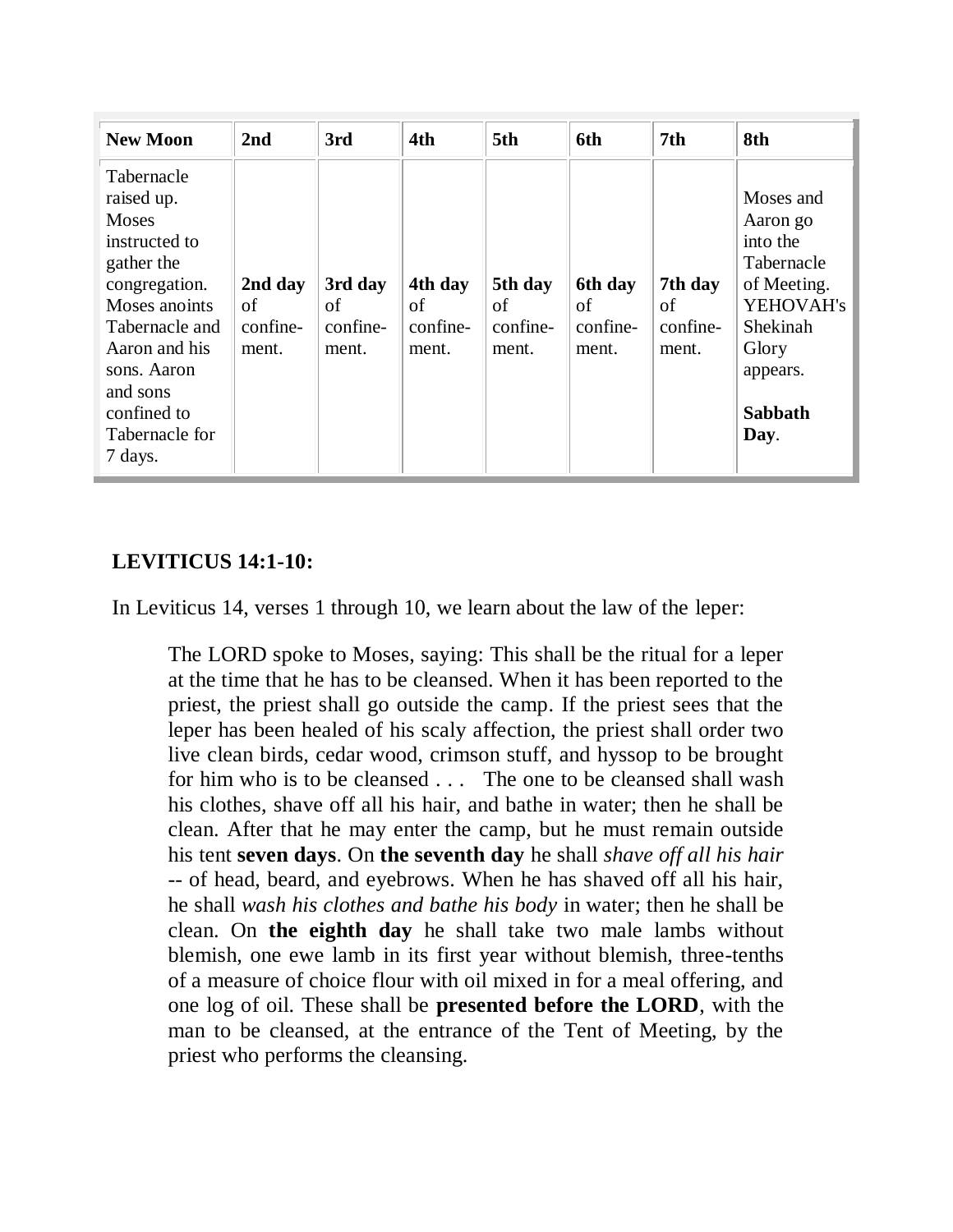The point here is that if the seven-day count began on any other day except an intermission day the leper would sometimes have to do his laundry on a Sabbath – which was absolutely forbidden by YEHOVAH's law.

The reason this  $7<sup>th</sup>$  day is not a Sabbath is because (1) he couldn't wash his clothes, etc. on the Sabbath, and  $(2)$  because it is not the  $8<sup>th</sup>$  day from when he showed himself to the Priest on the Sabbath, and  $(3)$  it is not the 7<sup>th</sup> day after six workdays. Therefore, this  $7<sup>th</sup>$  day was actually the sixth workday.

In the Bible the **8 th day** is many times synonymous with the weekly Sabbath. Notice John 7:22-23:

Moses therefore gave you circumcision (not that it is from Moses, but from the fathers), *and you circumcise a man on the Sabbath*. If a man receives circumcision **on the Sabbath**, so that the law of Moses should not be broken, are you angry with me because I made a man completely well on the Sabbath?

Now notice what Acts 7, verse 8 says:

Then He [YEHOVAH God] gave him the covenant of circumcision; and so Abraham begot Isaac *and circumcised him on the eighth day*; and Isaac begot Jacob, and Jacob begot the twelve patriarchs.

What better day to enter this covenant than on the Sabbath day? The Sabbath and the 8<sup>th</sup> day are synonymous. If the 8<sup>th</sup> day is the Sabbath, then the 15<sup>th</sup>, 22<sup>nd</sup> and 29<sup>th</sup> are also Sabbath days!

[Scroll down for chart.]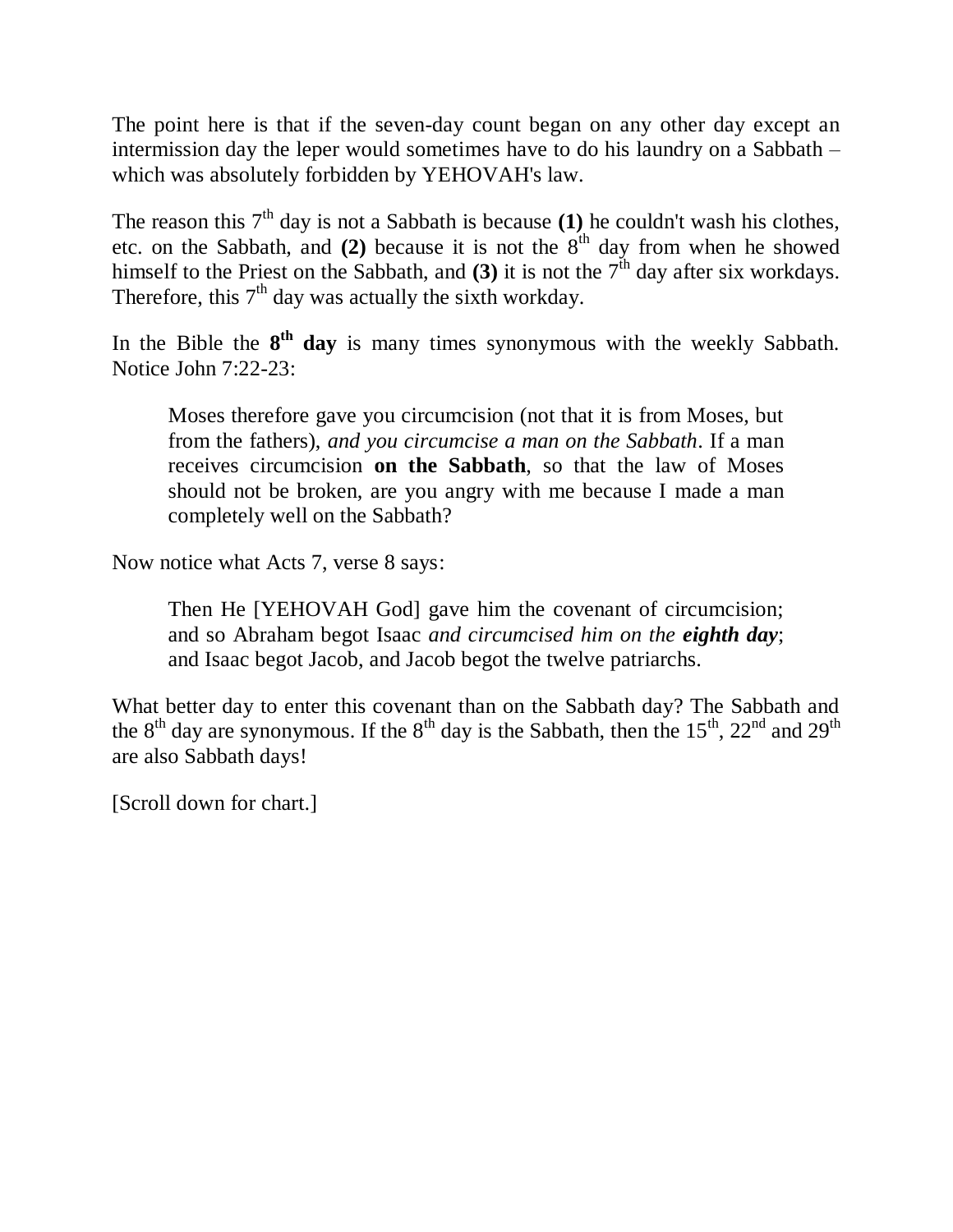| <b>Intermission</b><br>Day   | 1st<br>Day of<br>the<br>Week       | 2nd<br>Day of<br>the<br>Week      | 3rd<br>Day of<br>the<br>Week      | 4th<br>Day of<br>the<br>Week      | 5th<br>Day of<br>the<br>Week      | 6th<br>Day of<br>the<br>Week                                                         | <b>Intermission</b><br>Day                                                                                            |
|------------------------------|------------------------------------|-----------------------------------|-----------------------------------|-----------------------------------|-----------------------------------|--------------------------------------------------------------------------------------|-----------------------------------------------------------------------------------------------------------------------|
| Beginning of<br>confinement. | 2nd day<br>of<br>confine-<br>ment. | 3rd day<br>of<br>confine-<br>ment | 4th day<br>of<br>confine-<br>ment | 5th day<br>οf<br>confine-<br>ment | 6th day<br>of<br>confine-<br>ment | 7th day<br>of<br>confine-<br>ment<br><b>Shaves</b><br>hair and<br>washes<br>clothes. | Offerings<br>presented<br>before<br><b>YEHOVAH</b><br>at entrance to<br>Tent of<br>Meeting.<br><b>Sabbath</b><br>Day. |

#### **II CHRONICLES 7:8:**

In II Chronicles 7:7-8 we read the following:

Solomon consecrated the center of the court in front of the House of the LORD . . . At that time Solomon **kept the Feast for seven days –** all Israel with him – a great assemblage from Lebo-hamath to the Wadi of Egypt. On the *eighth day* they held a solemn gathering; **they observed the dedication of the altar seven days**, and **the Feast seven days**. On the *twenty-third day of the seventh month* he dismissed the people to their homes, rejoicing and in good spirits over the goodness that the LORD had shown to David and Solomon and His people Israel.

When the Temple was dedicated it always began on an intermission or Sabbath - just like the sanctification of Aaron and his sons.

The example in II Chronicles 7:7-8 shows that Solomon kept the dedication of the altar for seven days (8th through 14th day of the moon) and then the Feast of Tabernacles for the next seven days  $(15^{th}$  through the  $21^{st}$  day of the moon); and in the  $8<sup>th</sup>$  day  $(22<sup>nd</sup>$  day of the moon) they made a solemn assembly. On the  $23<sup>rd</sup>$  he sent the people away. Why is the  $22<sup>nd</sup>$  day of the moon called the  $8<sup>th</sup>$  day? Because it was eight days from the previous Sabbath! We have already seen that the New Testament (John 7:22-23 and Acts 7:8) calls the  $8<sup>th</sup>$  day the Sabbath.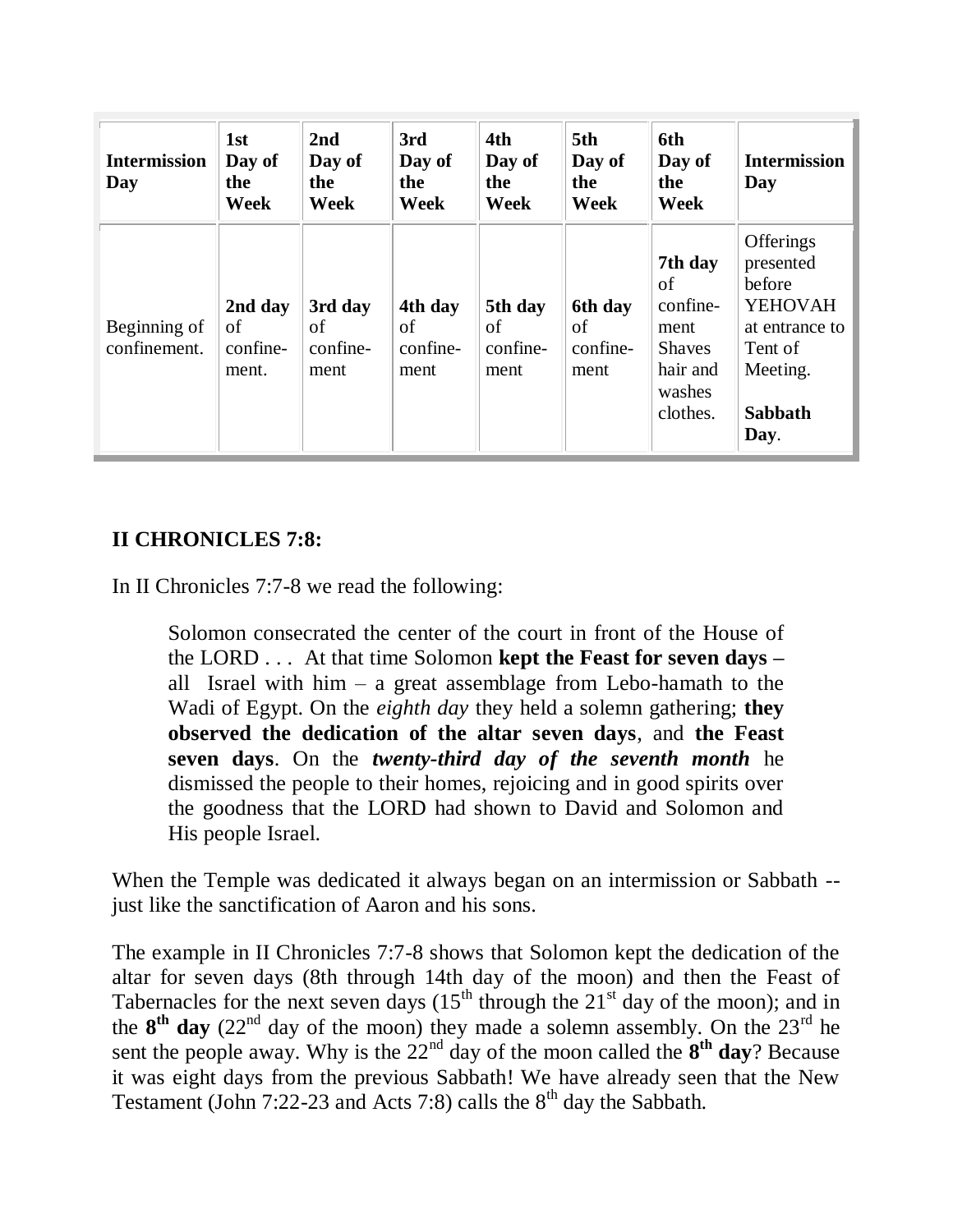From the New Moon to the  $8<sup>th</sup>$  day (Sabbath) we have eight days; from the  $8<sup>th</sup>$  day to the  $15<sup>th</sup>$  day (Sabbath plus first day of Tabernacles) we have another eight days; and from the  $15<sup>th</sup>$  day to the  $22<sup>nd</sup>$  day (Sabbath plus Shmini Atzeret) we another eight days. The next Sabbath or intermission from here is the  $29<sup>th</sup>$ . There are 4 weekly Sabbaths in each moon.

When you count from Sabbath to Sabbath there are 8 days – just like in Isaiah 66:23 where you have "from one New Moon to another" and "from one Sabbath to another" (eight days apart.) This proves that Solomon kept the  $8<sup>th</sup>$ ,  $15<sup>th</sup>$ ,  $22<sup>nd</sup>$  and 29<sup>th</sup> days of the moon as Sabbaths and never counted the New Moon as one of the six workdays.

If the  $8<sup>th</sup>$  day wasn't a Sabbath from the last Sabbath, then a leper or someone under a Nazirite vow, would have to wash his clothes and shave his body on a weekly Sabbath – which was forbidden. Cleansing took place from Sabbath to Sabbath. Remember that the Sabbath that ends a week also begins a new week on an eight day count. You would observe a Sabbath then work six days and rest on the 7th day which will *always be on the 8th day from the last intermission day or Sabbath for worship*. Sabbaths are recorded from Sabbath to Sabbath in the Bible. Ezekiel 46:1 and Isaiah 66:23 show that the gates to the Temple were to be shut the *six working days* and *open on Sabbaths and the Day of the New Moon*. You have the New Moon day with the Temple gates open, then the six working days  $(2^{nd}$  day to  $7<sup>th</sup>$  day of the moon) with the gates closed. Then you rest on the  $7<sup>th</sup>$  day which is the  $8<sup>th</sup>$  day (gates open) from the New Moon, work another six days ( $9<sup>th</sup>$  to the  $14<sup>th</sup>$ ) and rest on the  $7<sup>th</sup>$  which is the  $8<sup>th</sup>$  day again (from the last Sabbath) and is the  $15<sup>th</sup>$ day of the moon. Then eight days from this is the  $22<sup>nd</sup>$  day of the moon and another Sabbath, etc.

## **ESTHER 9:**

In the ninth chapter of Esther we find further proof that the  $15<sup>th</sup>$  day of the moon was kept as a rest day. Notice!

Now in the twelfth month, that is, the month of Adar, **on the thirteenth day**, the time came for the king's command and his decree to be executed . . . Thus the Jews defeated all their enemies with the stroke of the sword, with slaughter and destruction, and did what they pleased with those who hated them. . . . And the Jews who were in Shushan gathered together again on the fourteenth day of the month of Adar and killed three hundred men at Shushan; but they did not lay a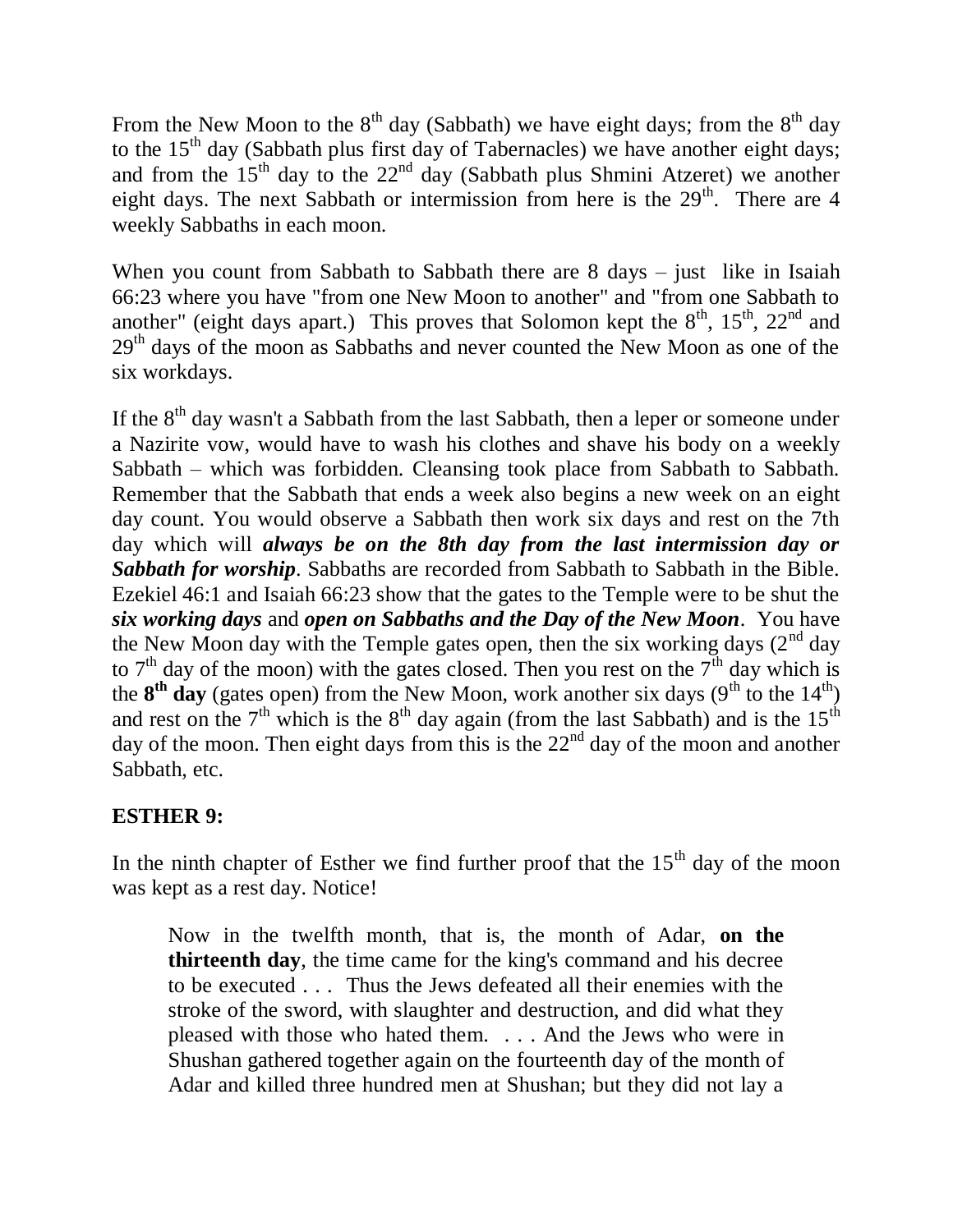hand on the plunder .... But the Jews who were at Shushan assembled together on the thirteenth day, as well as on the fourteenth day; and *on the fifteenth day of the month they rested*, and made it a day of feasting and gladness (Verses 1, 5, 15 and 18)

Notice in this chapter that the  $13<sup>th</sup>$  and the  $14<sup>th</sup>$  were the days they got the victories, while the  $15<sup>th</sup>$  was the day they rested. Clearly, therefore, they were keeping the Sabbath on the  $15<sup>th</sup>$  day of the moon. This being the case, they would also be keeping it on the  $8^{th}$ ,  $22^{nd}$  and  $29^{th}$ ! At this time they decided to keep the  $14^{th}$ , along with the  $15<sup>th</sup>$ , every  $12<sup>th</sup>$  moon (month) to commemorate receiving **rest** from their enemies (Esther 9:22.)

Since the Jews were commanded to remember the  $15<sup>th</sup>$  day and keep it Holy in remembrance of YEHOVAH God who, with a mighty hand, gave them rest from their enemies, do you think they would count one through fifteen over and over again to remember the  $15<sup>th</sup>$ ? Or would they continue to use the only calendar the Bible speaks of – the Heavenly lights? YEHOVAH God commanded the Israelites to remember the Sabbath day because He brought them out of bondage in Egypt with a mighty hand, and it was the  $15<sup>th</sup>$  when He gave them an intermission or Sabbath day.

Notice Deuteronomy 5:15:

Remember that you were a slave in the land of Egypt and the LORD your God freed you from there with a mighty hand and an outstretched arm; therefore the LORD your God has commanded you to observe *the Sabbath day*.

Then, in Numbers 33:3, we read:

They set out from Rameses in the first month*, on the fifteenth day of the first month*. It was on the morrow of the Passover offering that the Israelites started out defiantly, in plain view of all the Egyptians.

Here YEHOVAH God equates the  $15<sup>th</sup>$  day of the first month with the Sabbath! Also, He calls it "the morrow of the Passover offering" – indicating that the weekly Sabbath *and* the first day of Passover fall on the same day! Now if the Sabbath was on the 15<sup>th</sup> day of the 1<sup>st</sup> moon (month) when they were delivered from Egypt – and *also* on the 15<sup>th</sup> day of the  $2^{nd}$  moon (month) – it would be *impossible* to use the Roman Calendar count of 1 through 7 (and counting the New Moon as one of the six work days) and have the weekly Sabbath fall on the  $15<sup>th</sup>$  day two moons or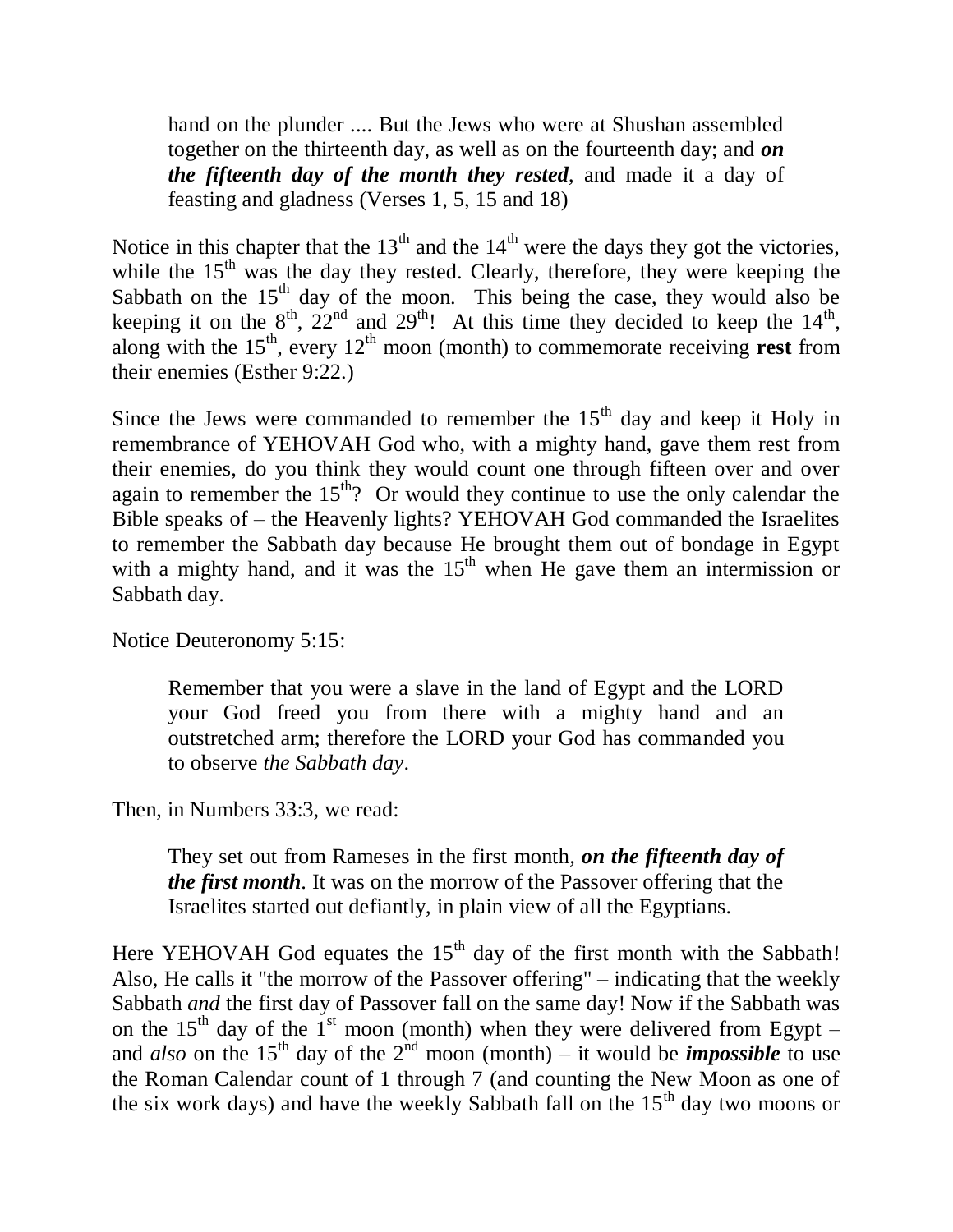months in a row! Not only that, but it is apparent that Exodus 19:1 and 2 teaches that the Sabbath was also on the  $15<sup>th</sup>$  in the  $3rd$  month:

On the third new moon, after the Israelites had gone forth from the land of Egypt, *on that very day*, they entered the wilderness of Sinai. Having journeyed from Rephidim, they entered the wilderness of Sinai and encamped in the wilderness. Israel encamped there in front of the mountain...

This makes THREE months in a row that the Sabbath was on the  $15<sup>th</sup>$  – which further increases (if that were possible) the *impossibility* of this happening with the Roman Calendar!

#### **JOSHUA 5:10-12:**

In comparing Joshua 5:10-12 with Leviticus 23:10-11, 14 we find further confirmation that the weekly Sabbath falls on the  $8<sup>th</sup>$ ,  $15<sup>th</sup>$ ,  $22<sup>nd</sup>$  and  $29<sup>th</sup>$  of each month (moon) – notice:

And the children of Israel kept the Passover on the fourteenth day of the month at evening, to the westward of Jericho on the opposite side of the Jordan in the plain. And they ate of the grain of the earth unleavened and *new corn*. *In this day the manna failed,* after they had eaten of the corn of the land, and the children of Israel no longer had manna; and they took the fruits of the land of the Phoenicians in that year (Joshua 5:10-12, Septuagint.)

When ye shall enter into the land which I give you, and reap the harvest of it, then ye shall bring a sheaf, the first-fruits of your harvest, to the priest; and he shall lift up the sheaf before the LORD, to be accepted for you. On *the morrow of the first day* [of Unleavened Bread] the priest shall lift it up.... And ye shall not eat bread, or *the new parched corn,* until *this same day*, until ye offer the sacrifices to your God: it is a perpetual statute throughout your generations in all your dwellings (Leviticus 23:10-11, 14, Septuagint.)

In Leviticus 23:10 it states that when the Israelites came into the land they were to wave the sheaf of the first-fruits on **the morrow after the Sabbath**, and verse 15 says that they were to begin a count on the morrow after they brought the sheaf to the priest to be offered and verse 14 says they **could not eat new parched corn** etc. until the *same day* they brought the offering. Now both Josephus and Philo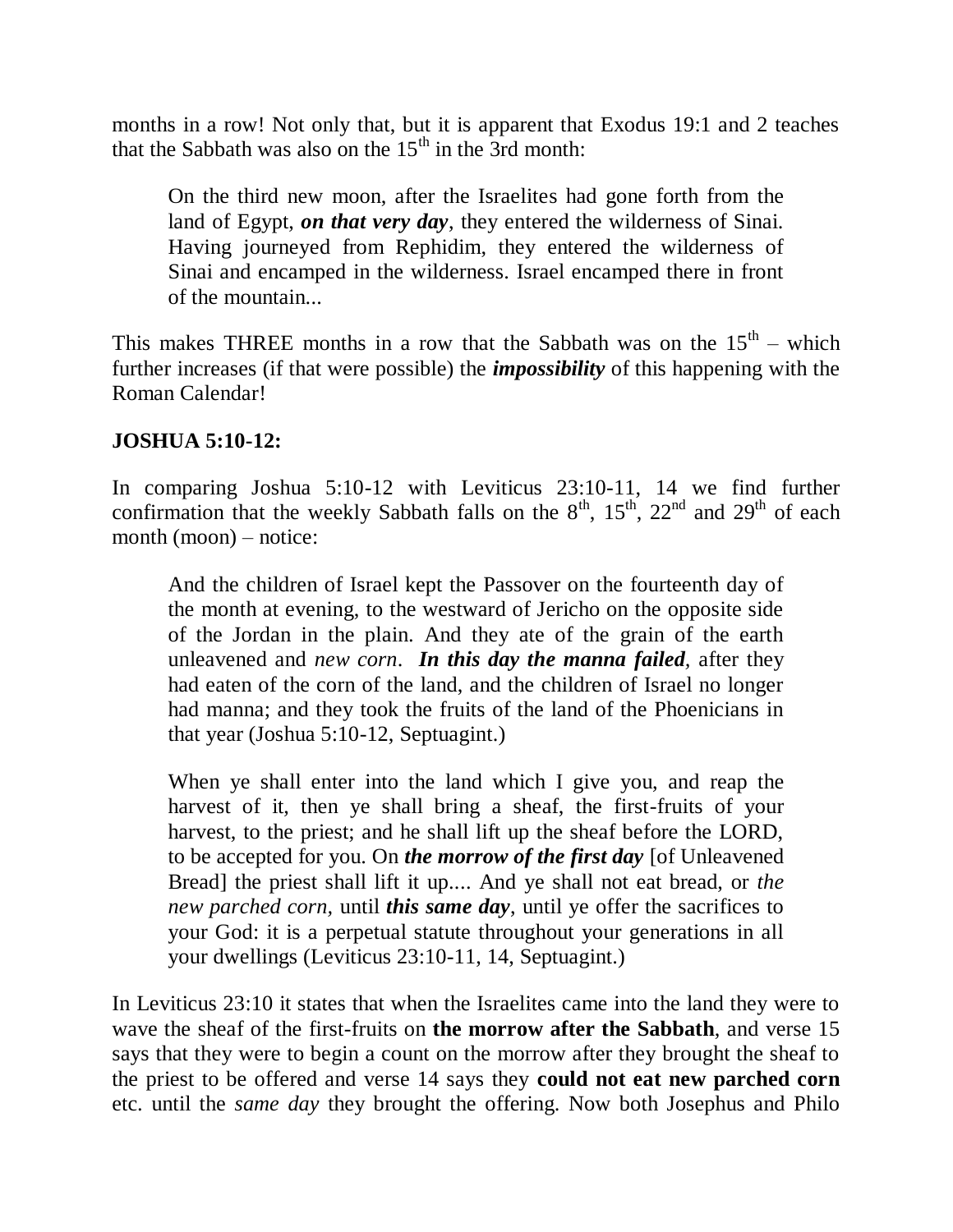agree that this would *always* be on the  $16<sup>th</sup>$  of the moon (the morrow after the Sabbath on the  $15<sup>th</sup>$ ) when the priest would wave the sheaf – and they lived during the time the Priesthood was still active. This indubitably means the Sabbath will always be on the  $15<sup>th</sup>$  every year – and the only way this can happen is to count the Sabbaths by the moon. It also proves that the Sabbath in the first month or moon each year will be on the  $15<sup>th</sup>$  without fail, which is absolutely impossible to happen on the Roman calendar count.

Now in Joshua 5:11 we saw that when the Israelites came into the land they did exactly what YEHOVAH God told them. They kept the Passover on the 14<sup>th</sup> day at even (night, that begins the 15<sup>th</sup>) and verse 10 states that they ate *parched* (new) *corn* etc. on the morrow after the Passover (next day) which would be the  $16<sup>th</sup>$ , and proves, once again, that the  $15<sup>th</sup>$  was the Sabbath and the  $16<sup>th</sup>$  was the morrow after – as the two historians who watched the Priest doing it this way confirm. And **the manna ceased on the same morrow or day (the 16<sup>th</sup>) after 40 years. It had** begun 40 years earlier on the  $16<sup>th</sup>$ , as we have already seen in the  $16<sup>th</sup>$  chapter of Exodus.

Some misguided individuals try to say that the  $14<sup>th</sup>$  was the Sabbath in Joshua chapter 5, but if that were so then counting backward we would come to the  $7<sup>th</sup>$  of **the moon** that would also be a Sabbath. However, in Joshua 1:11 Joshua instructs the officers to pass through the camp and command the people to prepare food because in **three days** they would pass over the Jordan River – notice:

Go through the camp and charge the people, thus: Get provisions ready, for **in three days' time** you are to cross the Jordan, in order to enter and possess the land that the LORD your God is giving you as a possession.

Now this had to be the **7th day** of the moon because they passed over the Jordan on the **10th day** of the moon – "The people came up from the Jordan on **the tenth day of the first month**, and encamped at Gilgal on the eastern border of Jericho" (Joshua 4:19.) They would not command the people to prepare food on the Sabbath – which proves the  $7<sup>th</sup>$  day was not the Sabbath and, therefore, the  $14<sup>th</sup>$  was not either. The  $8<sup>th</sup>$  day was the Sabbath, then the  $15<sup>th</sup>$ . You can easily mathematically prove the  $14<sup>th</sup>$  was not a Sabbath by counting 1-7 from the pinpointed Sabbath we discussed in the  $16<sup>th</sup>$  chapter of Exodus and you will find that the  $14<sup>th</sup>$  was not the Sabbath at the end of 40 years.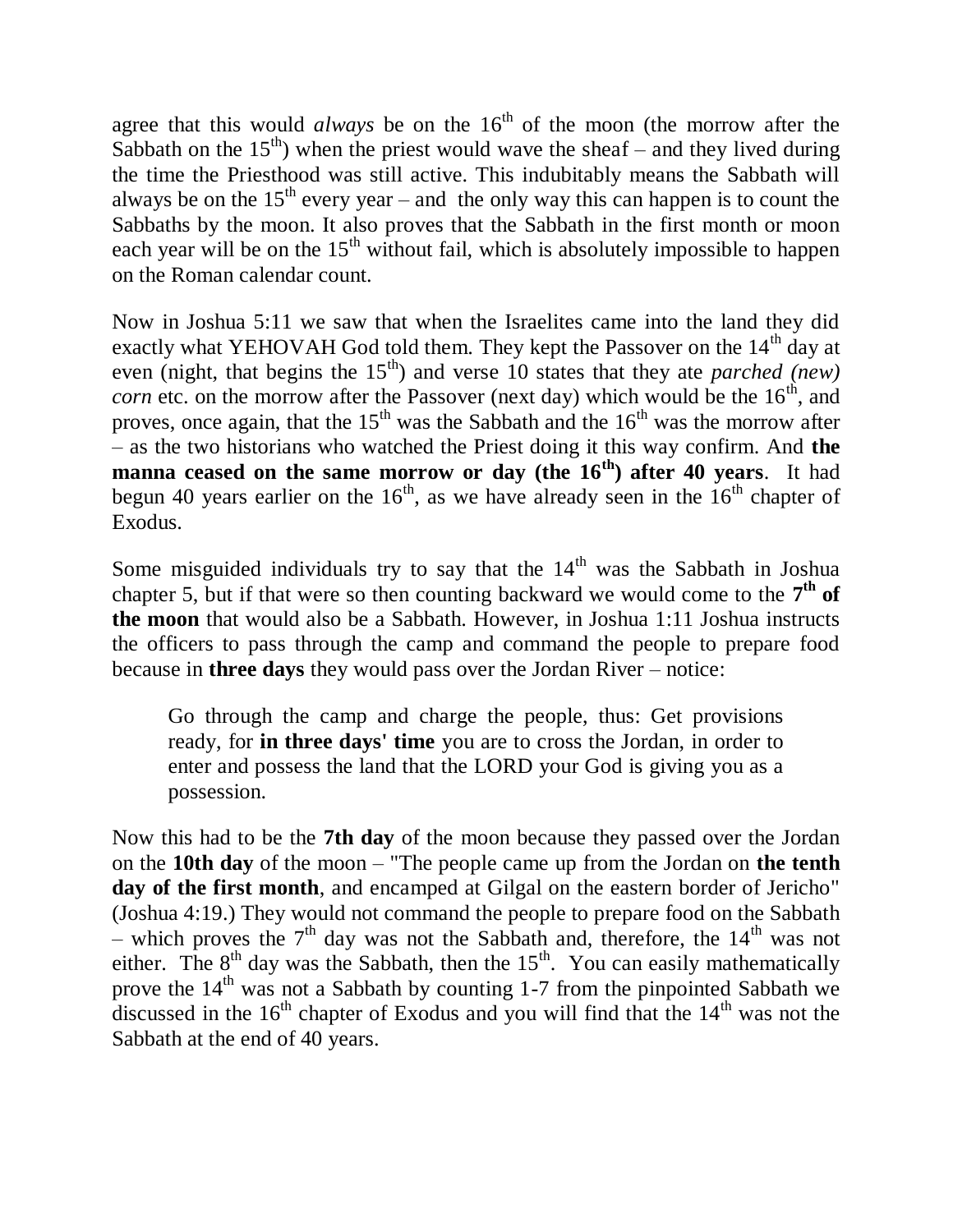|                                                                                        | <b>NISAN</b>           |                                  |                                                                                     |                                  |                                  |                                  |                                                          |                                                                           |                                                                                                                         |  |
|----------------------------------------------------------------------------------------|------------------------|----------------------------------|-------------------------------------------------------------------------------------|----------------------------------|----------------------------------|----------------------------------|----------------------------------------------------------|---------------------------------------------------------------------------|-------------------------------------------------------------------------------------------------------------------------|--|
| 7th                                                                                    | 8th                    | 9th                              | 10th                                                                                | 11 <sub>th</sub>                 | 12th                             | 13 <sub>th</sub>                 | 14 <sub>th</sub>                                         | 15 <sub>th</sub>                                                          | <b>16th</b>                                                                                                             |  |
| <b>Israelites</b><br>get<br>provi-<br>sions<br>ready.<br>6th<br>day of<br>the<br>week. | <b>Sabbath</b><br>Day. | 1st<br>day<br>of<br>the<br>week. | <b>Israelites</b><br>passed<br>over the<br>Jordan.<br>2nd<br>day of<br>the<br>week. | 3rd<br>day<br>of<br>the<br>week. | 4th<br>day<br>of<br>the<br>week. | 5th<br>day<br>οf<br>the<br>week. | Prepara-<br>tion<br>Day for<br>the<br>weekly<br>Sabbath. | Sabbath<br>Day.<br>1 <sub>st</sub><br>day of<br>Unleaven-<br>ed<br>Bread. | Wave<br>Sheaf<br>offering.<br><b>Israelites</b><br>ate new<br>parched<br>corn.<br>Manna<br>ceases<br>after 40<br>years. |  |

## **JOHN 5:**

In John 5:1 we read that "after this there was **a feast of the Jews**, and Jesus went up to Jerusalem." All the commentaries and Bible notes explain that this was the first day of the Passover season, i.e. the  $15<sup>th</sup>$  day of the moon. Now, in verses 2 through 8 we continue:

Now there is in Jerusalem by the Sheep Gate a pool, which is called in Hebrew, Bethesda, having five porches. In these lay a great multitude of sick people, blind, lame, paralyzed . . . Now a certain man was there who had an infirmity thirty-eight years. When Jesus saw him lying there, and knew that he already had been in that condition a long time, he said to him, "Do you want to be made well?" . . . Jesus said to him, "Rise, take up your bed and walk."

Now this occurred on the same day – the first day of Unleavened Bread (the  $15<sup>th</sup>$ .) The very next verse (9) explains that this day was also **the weekly Sabbath!** Notice:

And immediately the man was made well, took up his bed, and walked. *And that day was the Sabbath*.

The Greek word here for "Sabbath" is *Sabbaton* – which means the weekly Sabbath or rest day. So the Sabbath in verse 9 is the same day as the Feast in verse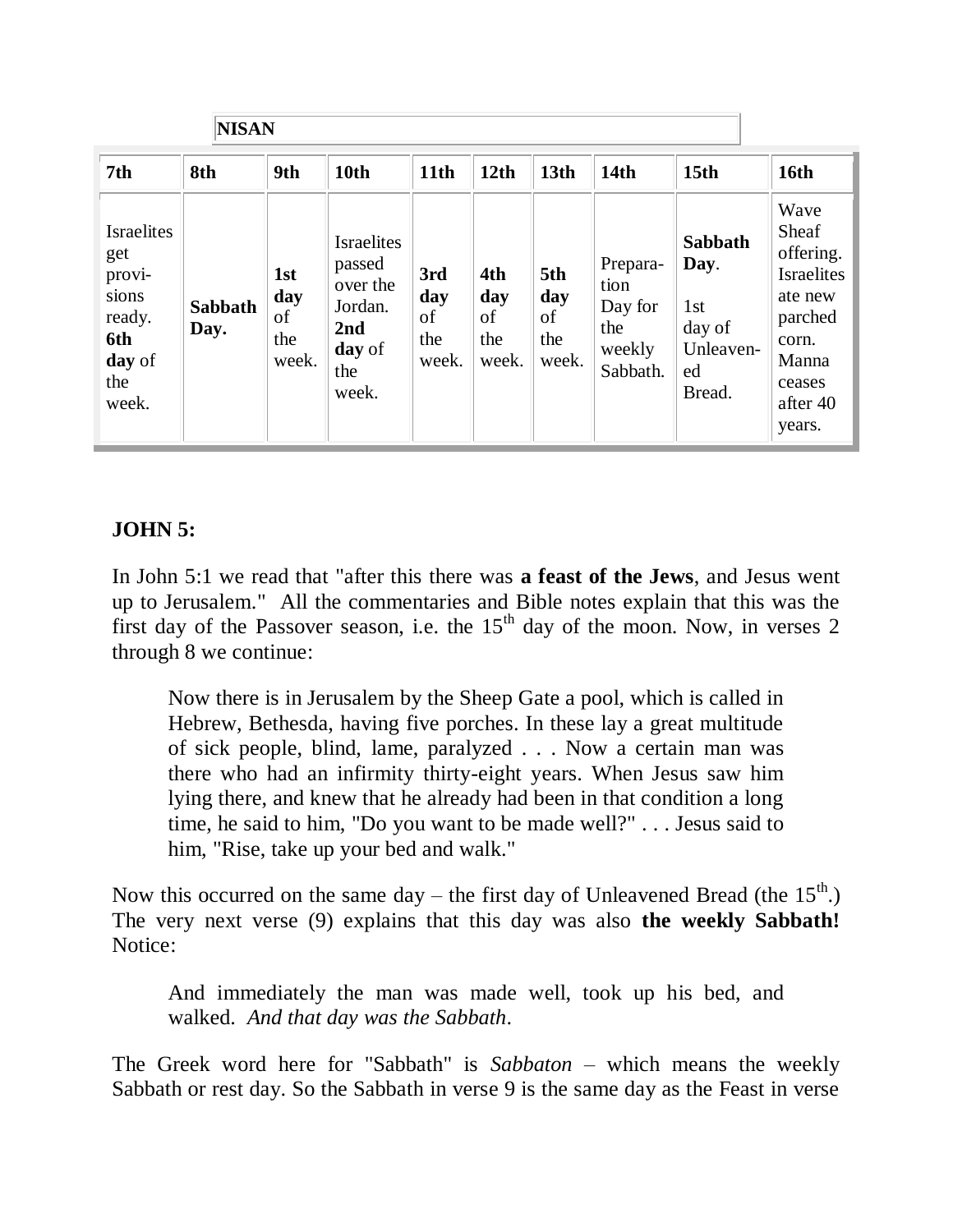1 – showing once again that the weekly Sabbath falls on the  $8<sup>th</sup>$ ,  $15<sup>th</sup>$ ,  $22<sup>nd</sup>$  and  $29<sup>th</sup>$ of the moon. It also shows that they did not count the New Moon day as one of the six workdays.

## **JOHN 9:14:**

In the Book of John we find more conclusive evidence showing that the Messiah kept the weekly Sabbath on the  $8<sup>th</sup>$ ,  $15<sup>th</sup>$ ,  $22<sup>nd</sup>$  and  $29<sup>th</sup>$  days of the moon or month. Starting in John 7:2, we read that "the Jews Feast of Tabernacles was at hand." Moving down to verse 10 we learn that "when his [Yeshua's] brothers had gone up [to Jerusalem for the Feast], then he also went up to the feast, not openly, but as it were in secret." Then, on the last day of the Feast of Tabernacles (the  $21<sup>st</sup>$ ), "Jesus stood and cried out, saying, 'If anyone thirsts, let him come to me and drink'" (John 9:37.)

John 8:1 tells us that right after this (on the *same day*  $-21<sup>st</sup>$ ) "Jesus went to the Mount of Olives" but "early in the morning (the next day – *the 22<sup>nd</sup>*) he came again into the Temple and all the people came to him and he sat down and taught them" (verse 2.) So the Messiah came again into the Temple on the 22nd day of the moon – which in this month was Shmini Atzeret. Verse 59 indicates that after the Jews became upset with him and tried to stone him "he hid himself and went out of the Temple, going through the midst of them, and so passed by." Now Chapter 9, verse 1, continues by relating that "as Jesus passed by, he saw a man who was blind from birth." Taking pity on the man, the Messiah "spat on the ground and made clay with the saliva; and he anointed the eyes of the blind man with the clay" (verse 6) who, in verse 7, was able to see for the first time.

Now, what day did this occur on? We already know it was the  $22<sup>nd</sup>$  day of the moon and also Shmini Atzeret – but what else was it? Notice! "*Now it was on a Sabbath* when Jesus made the clay and opened his eyes" (verse 14.) Once again, the word for "Sabbath" in this verse is *Sabbaton* – meaning the weekly Sabbath. This is further confirmed in verse 16 where some of the Pharisees said "this man is not from God, because he does not keep the **Sabbath**." Same word, same meaning. Clearly, the Sabbath in this week fell on the  $22<sup>nd</sup>$ , which means the other Sabbaths of the month fell on the  $8<sup>th</sup>$ ,  $15<sup>th</sup>$  and  $29<sup>th</sup>$ ! And Yeshua the Messiah kept these days as his custom was.

How can we fail to see that these Sabbaths are always on the set days of the moon? And here again, the Messiah was keeping the Heavenly Sabbaths that were created by the Heavenly calendar – not mans'. The Sabbath here was on the  $22<sup>nd</sup>$ , which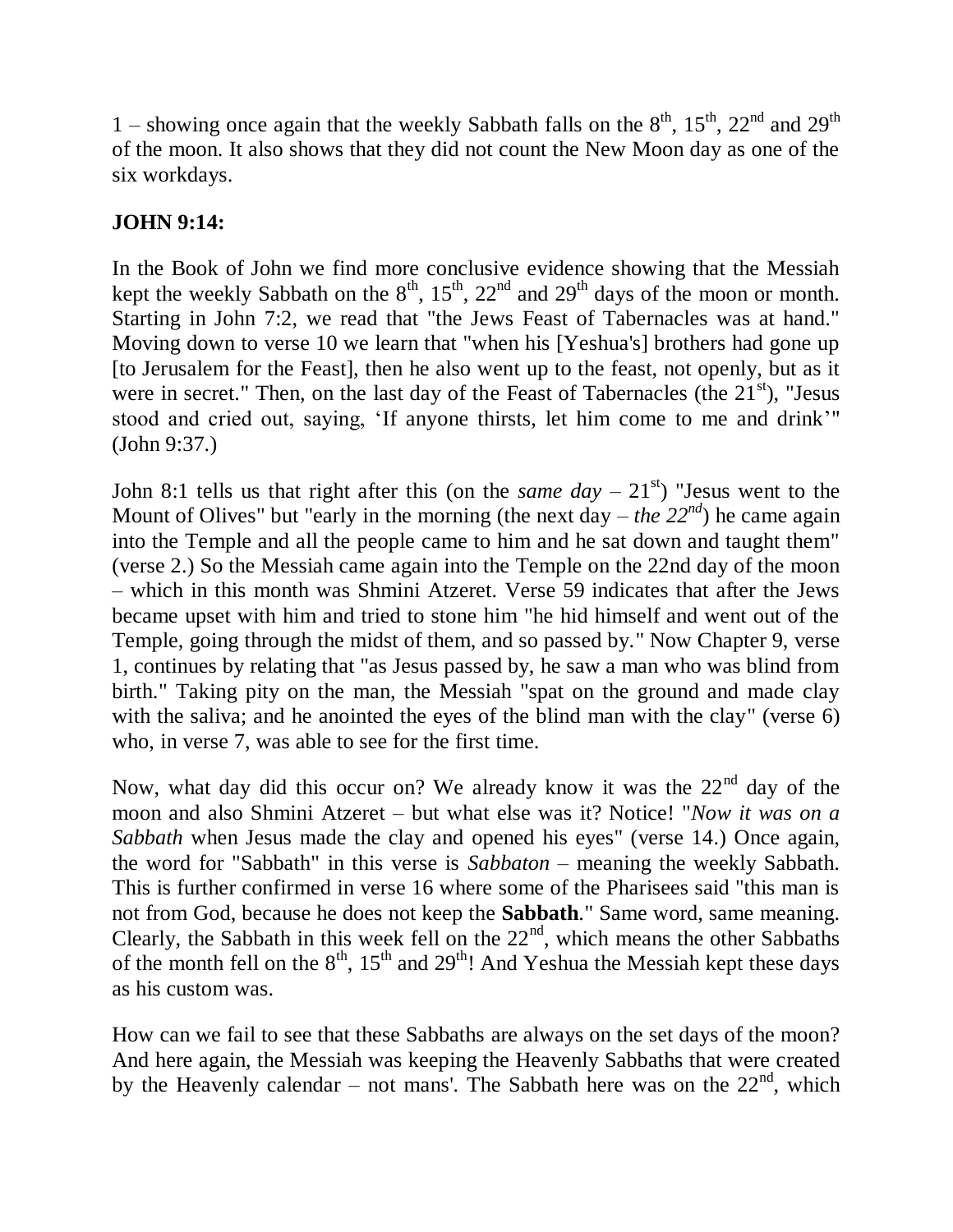means the Sabbath also fell on the  $8<sup>th</sup>$ ,  $15<sup>th</sup>$  and  $29<sup>th</sup>$  days of this month – as in all other months!

| TISHRI                                                    |                                                                                                                                                |                                                                                                                                                                                                                                                                                       |
|-----------------------------------------------------------|------------------------------------------------------------------------------------------------------------------------------------------------|---------------------------------------------------------------------------------------------------------------------------------------------------------------------------------------------------------------------------------------------------------------------------------------|
|                                                           | 21st                                                                                                                                           | 22nd                                                                                                                                                                                                                                                                                  |
| Yeshua goes to Jerusalem<br>for the Feast (John $7:10$ ). | Last day of the Feast of<br><b>Tabernacles.</b><br>Yeshua cries out in the Temple<br>(John 7:37).<br>Goes to Mount of Olives (John<br>$8:1$ ). | <b>Shemini Atzeret.</b><br>Yeshua returns to Temple and<br>teaches (John 8:2).<br>Yeshua leaves Temple under<br>threat of stoning (John 8:59). Sees<br>man<br>blind from birth (John 9:1).<br>Anoints eyes of blind man with<br>clay (John 9:6.<br><b>Weekly Sabbath</b> (John 9:14). |

## **JOHN 19:31:**

Let's first go to Mark 15:42 in the *Jewish New Testament*:

Since it was Preparation Day (that is, the day before a *shabbat*), as evening approached, Yosef of Ramatayim, a prominent member of the Sanhedrin who himself was also looking forward to the Kingdom of God went boldly to Pilate and asked for Yeshua's body.

In a footnote this New Testament remarks "Shab.**bat** – the Sabbath," implying a *weekly* Sabbath. In Luke 23:54, narrating the same time period, we find: "It was Preparation Day, and a Shabbat was about to begin." Once again, the footnote to this verse says "Shab.**bat** – the Sabbath" – also implying the *weekly* Sabbath. Now, if we drop down to Luke 23:56 we read – "On Shabbat the women rested, *in obedience to the commandment*." What "commandment" is this? The *fourth commandment* of course! In reference to this verse the *Jewish New Testament Commentary* makes this clarifying statement: "It is sometimes claimed that the New Testament says nothing about keeping the fourth commandment. This verse contradicts that claim, so it is important for a Jewish understanding of the New Testament. **On Shabbat the Women rested, in obedience to the fourth**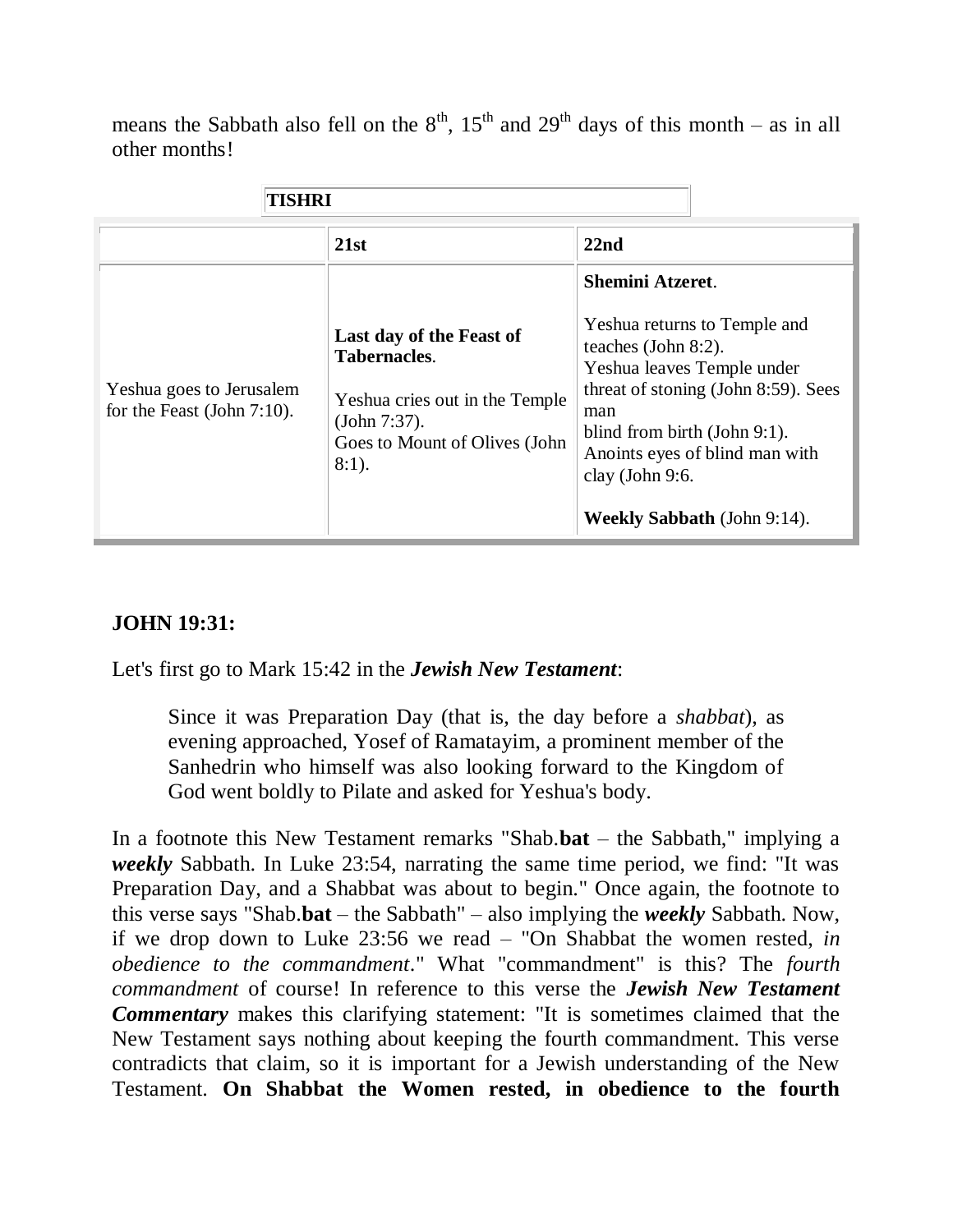**commandment** (Exodus 20:8-11, Deuteronomy 5:12-15; also Exodus 16.) Of course they did! They observed *Shabbat* every week" (by David H. Stern, p. 150.) Obviously, the *weekly Sabbath* is the focus of verses 54 and 56.

Now that we have established the *weekly* Sabbath is the focus of these verses, let's go to John 19:31 in the *Jewish New Testament* and read what the apostle John has to say: "It was the Preparation Day, and the Judeans did not want the bodies to remain on the stake on Shabbat, *since it was an especially important Shabbat*." The New King James version makes it clearer: "Therefore, because it was the Preparation Day, that the bodies should not remain on the cross on the [weekly] Sabbath (*for that [weekly] Sabbath was a High day.*)" What "high day" was this? My Bible references it to Exodus  $12:16$  – the first holy day of the Feast of Unleavened Bread! Therefore – and notice this – we have here *two Sabbaths on the same day – the weekly Sabbath and the first High or holy day of the Feast of Unleavened Bread.* This is *exactly* what we would expect if the Jews of the Messiah's time were keeping the weeks according to the lunar cycle! This particular day was Nisan 15 and, according to the lunar reckoning, was *always* a weekly Sabbath and a high day!

During the Crucifixion week the weekly Sabbath is on the  $15<sup>th</sup>$  of Nisan. A simple backward count tells us that the 1<sup>st</sup> work day is the 2<sup>nd</sup> day of the moon – and proves once again that the New Moon was *not* counted as one of the six work days, and also places the weekly Sabbaths on the  $8<sup>th</sup>$ ,  $15<sup>th</sup>$ ,  $22<sup>nd</sup>$  and  $29<sup>th</sup>$  days of the moon. If Yeshua the Messiah had not been killed on the  $14<sup>th</sup>$ , he would have kept the Sabbath on the  $15<sup>th</sup>$  as his custom was.

If we go to Matthew 28:1 we read: "After the Sabbath, when it was growing light on the first day of the week, Mary Magdalene and the other Mary came to view the grave" (*The Kingdom Interlinear Translation of the Greek Scriptures.*) At first glance there appears to be nothing unusual about this verse. However, if we consult the original Greek, we find a remarkable corroboration of the double Sabbath – the word "Sabbath" is in the *plural!* Therefore, this verse should read (in English) – "**After the Sabbaths** [plural], when it was growing light on the first day of the week . . . . " Also, the phrase "when it was growing light on the first day of the week" is translated from the original Greek, which literally says "to the [day] lighting up into one [first] of Sabbaths" – notice the plural form once again.

The same thing is found in Mark 16:2 where the Greek literally says: "And exceedingly early to the one [first] [day] of the Sabbaths they are coming upon the memorial tomb . . ." which in English usage reads "And very early on the first day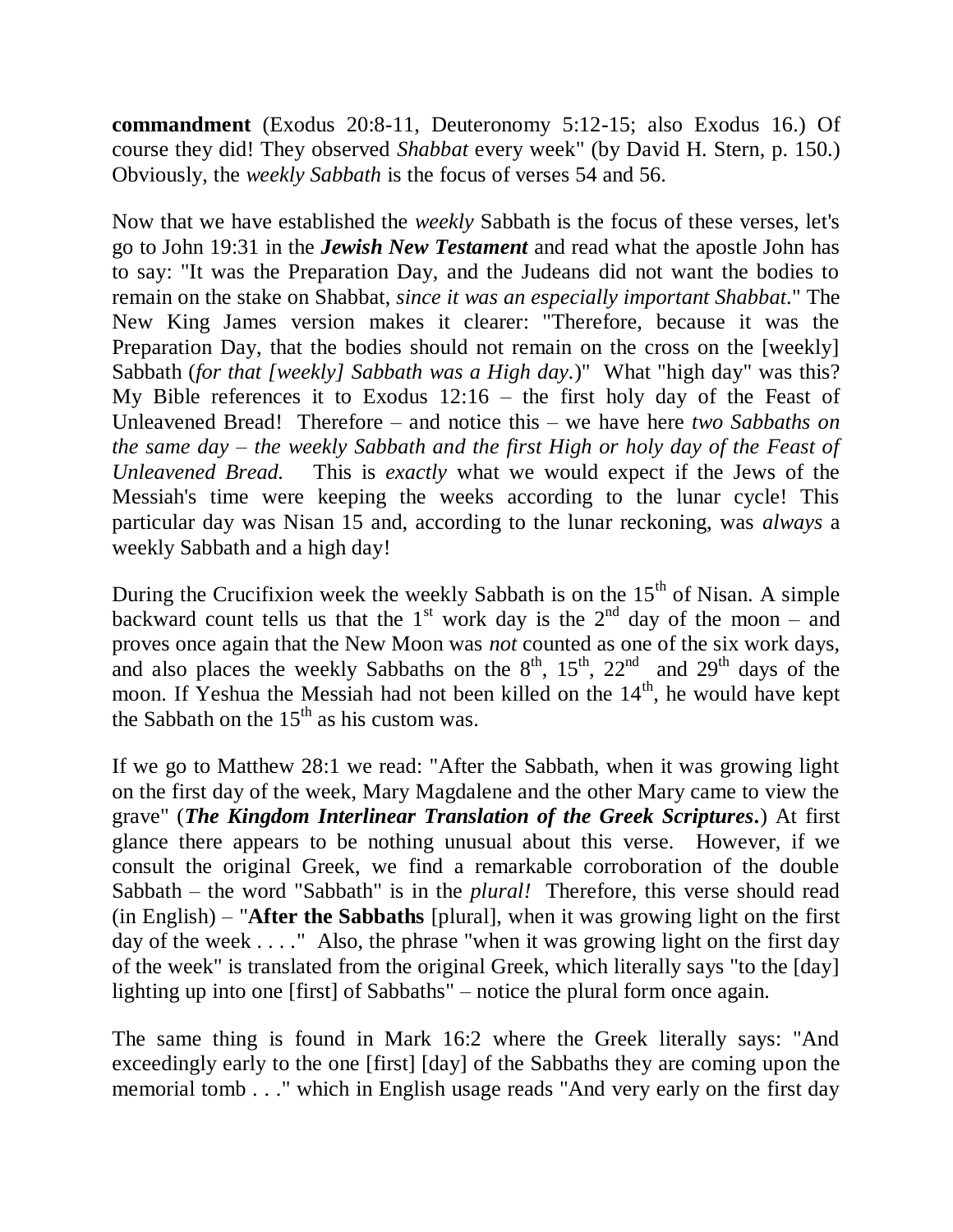of the week they came to the memorial tomb . . . ." (*The Kingdom Interlinear Translation of the Greek Scriptures.*)

The word "Sabbath" is also in the plural in Luke 24:1 and John 20:1, showing that this particularly weekly Sabbath was also a high day.

In case you think this is a coincidence, there are numerous other places in the gospels that refer to a double Sabbath day. At the beginning of his ministry, right after the forty days in the wilderness, Yeshua went to his home town of Nazareth where he entered the local synagogue on the Sabbath day and began to read. Notice! "So He came to Nazareth, where He had been brought up. And as His custom was, He went into the synagogue on the Sabbath day, and stood up to read" (Luke 4:16, *New King James Version.*) If you check the Greek for this verse you will find the word "Sabbath" is in the *plural* once again – indicating a *double Sabbath*, i.e. weekly Sabbath **and** a festival high day. Here's the literal translation from the Greek: "And he came into Nazareth, where he was having been reared, and he went in according to the custom to him *in the day of the Sabbaths* into the synagogue, and he stood up to read" (*The Kingdom Interlinear Translation of the Greek Scriptures.*)

Some people have tried to say that this was Pentecost (Feast of "Weeks") but the time frame is all wrong. Not only that, but in other parts of the New Testament the word "Pentecost" is used for this day – see Acts 2:1, 20:16 and I Corinthians 16:8. Since this incident is right after the 40 days in the desert this particular weekly Sabbath is the first high day of the Feast of Unleavened Bread, that is, Nisan 15. The very passage the Messiah read from Isaiah 49 indicates it was the Passover season.

Later the Messiah went down to Capernaum where, once again as his custom was, he entered the local synagogue and began to teach: "And they went their way into Capernaum. No sooner was it the Sabbath than he entered into the synagogue and began to teach" (Mark 1:21.) Again, the original Greek shows the word "Sabbath" to be in the *plural*, indicating another double Sabbath. Note the literal translation from the Greek: "And they are entering into Capernaum. And at once to the *Sabbaths* having entered into the synagogue he was teaching" (*ibid*.). This evidently took place on the high day of a festival season – another double Sabbath – showing again that the Jews of the Messiah's day were keeping the weekly Sabbaths according to the lunar calendar or reckoning.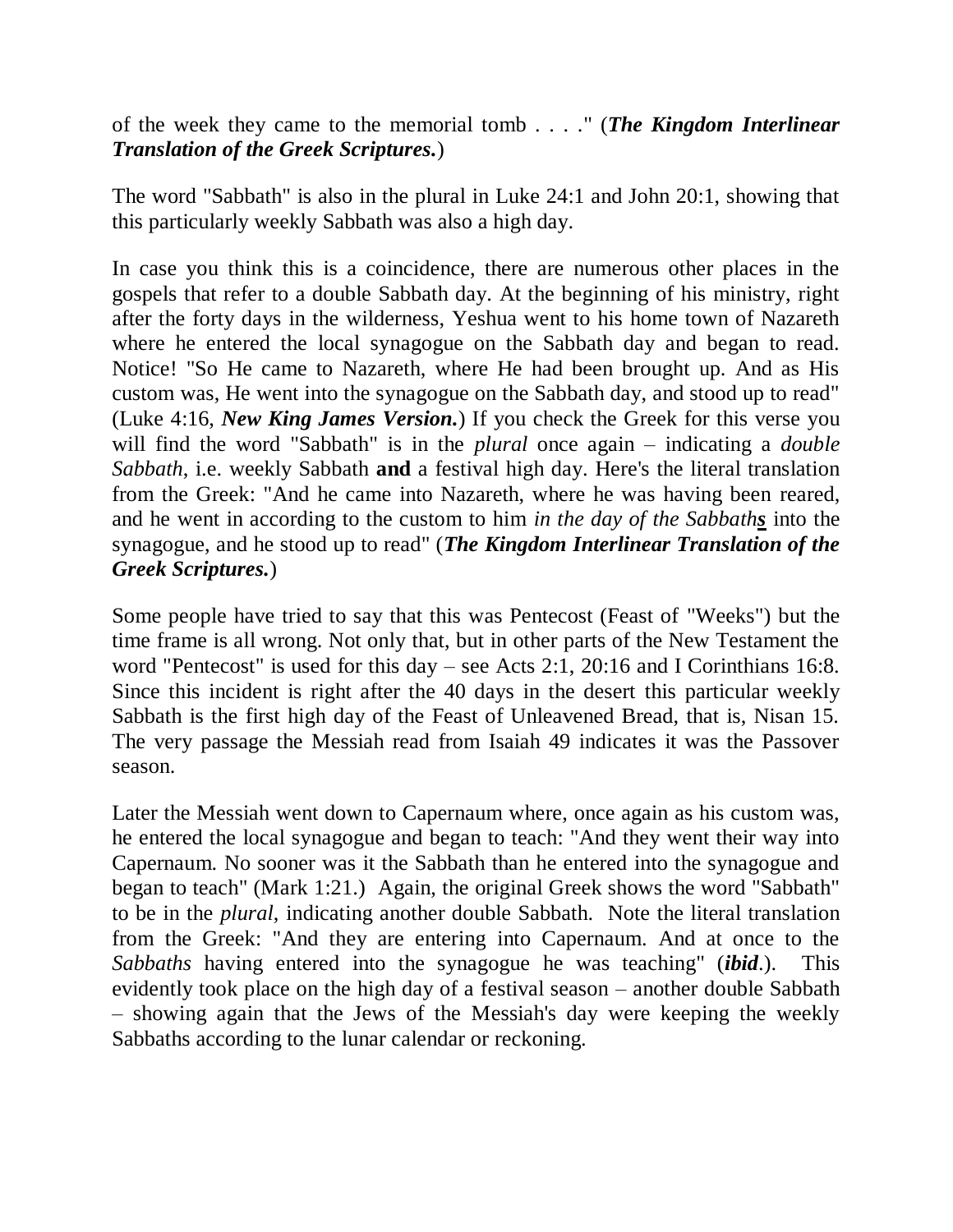The next mention of a Sabbath in the book of Luke comes at Luke 6:1. Here the word "Sabbath" is in the *singular*, indicating a *regular* weekly Sabbath.

Some uninformed ministers try to create a weekly Sabbath on the  $17<sup>th</sup>$  day of the moon during the crucifixion week – and try to say the  $15<sup>th</sup>$  was a yearly Sabbath only. But if that were so, the  $10<sup>th</sup>$  day of the moon would also have to be a Sabbath. The Bible proves this to be *totally false* in John 12:1: "Then, **six days before the**  Passover, Jesus came to Bethany, where Lazarus was . . . . " This would place Yeshua's arrival in Bethany on the 9<sup>th</sup> day of the moon; and verse 12 says that on the next day (the **10th**) he went to Jerusalem. Notice: "The next day a great multitude that had come to the feast, when they heard that Jesus was coming to Jerusalem took branches of palm trees and went out to meet him  $\dots$ . "The 10<sup>th</sup> day of the month of Nisan was the day when the Passover lamb was to be selected – read Exodus 12:3 through 6. This was a very *busy* day and definitely *not* the Sabbath!

The very actions of the Messiah and the crowds on this day would have violated the Sabbath – if it was indeed the Sabbath:

**#1)** The Messiah would have broken YEHOVAH's law by riding the ass and causing it to work if the  $10^{th}$  was a Sabbath.

**#2)** The crowds were cutting tree limbs, etc., but most of all they were buying and selling on that day. Also, Yeshua entered the Temple and healed a man on the  $10<sup>th</sup>$ , without the Pharisees accusing him of breaking the Sabbath.

This all proves that the  $10^{th}$  was *not* a weekly Sabbath – and therefore the  $17^{th}$ **could not have been a Sabbath either**. You can prove this by simply reading Matthew 21:2-15 and Luke 19:35-46.

[Scroll down for chart.]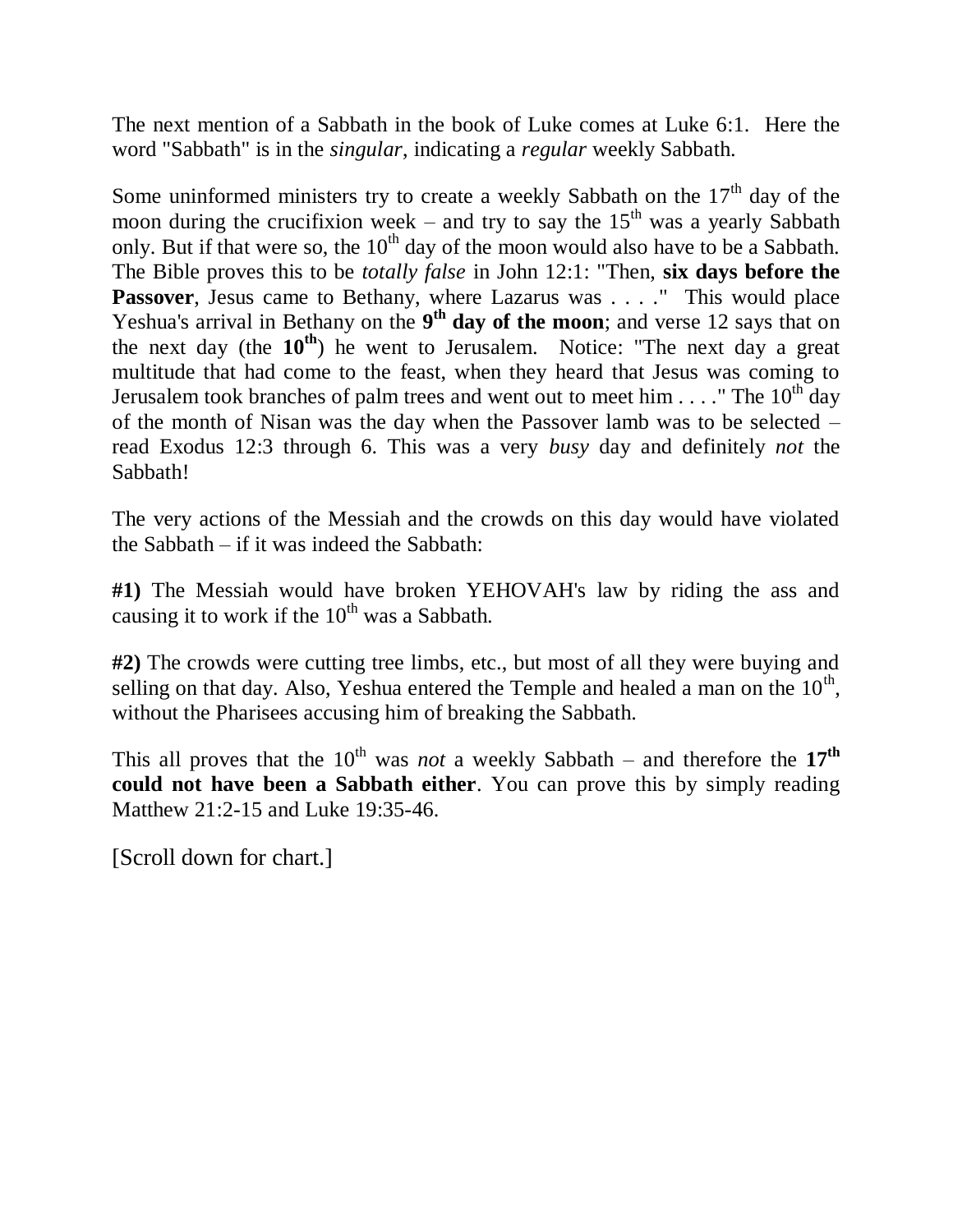|                                        |                                                                   | <b>NISAN</b>                                                                           |                               |                               |                               |                                                                                                |                                                                   |                                                           |                                                                    |
|----------------------------------------|-------------------------------------------------------------------|----------------------------------------------------------------------------------------|-------------------------------|-------------------------------|-------------------------------|------------------------------------------------------------------------------------------------|-------------------------------------------------------------------|-----------------------------------------------------------|--------------------------------------------------------------------|
| 8th                                    | 9th                                                               | 10th                                                                                   | 11th                          | 12 <sub>th</sub>              | 13th                          | 14 <sub>th</sub>                                                                               | 15 <sub>th</sub>                                                  | <b>16th</b>                                               | 17 <sub>th</sub>                                                   |
| <b>Weekly</b><br><b>Sabbath</b><br>Day | Yeshua<br>arrives<br>1n<br>Bethany.<br>1st day<br>of the<br>week. | Yeshua<br>enters<br>Jerusalem.<br>Selection<br>of lambs.<br>2nd day<br>of the<br>week. | 3rd<br>day<br>of the<br>week. | 4th<br>day<br>of the<br>week. | 5th<br>day<br>of the<br>week. | Prepara-<br>tion day<br>for the<br>Sabbath.<br>Crucifix-<br>ion.<br>6th day<br>of the<br>week. | <b>Weekly</b><br>Sabbath.<br>1st Day of<br>Unleaven-<br>ed Bread. | 1st day<br>of the<br>week.<br>Wave-<br>sheaf<br>offering. | 2nd<br>day<br>of the<br>week.<br>3rd<br>day<br>of<br>the<br>Feast. |

## **ACTS 20:5:**

The apostle Paul was using YEHOVAH God's calendar after the crucifixion, and we find evidence of this in Acts chapter 20. Notice verses 5 through 7:

These men went on ahead and waited for us at Troas. But we sailed from Philippi **after the Feast of Unleavened Bread**, and **five days later** joined the others at Troas, where we stayed **seven days**. On **the first day of the week** we came together to break bread.

They sailed away from Philippi *after* the Days of Unleavened Bread (on the 22<sup>nd</sup>) and 5 days later (on the  $26<sup>th</sup>$ ) joined the others in Troas where they abode for 7 days. The  $7<sup>th</sup>$  day was the  $2<sup>nd</sup>$  day of the new month and Paul calls the **second day of the moon** the  $1<sup>st</sup>$  day of the week. That makes the  $1<sup>st</sup>$  day of the new month **the day of the New Moon –** which we already know to be a worship day in which no work is done.

Counting the  $26<sup>th</sup>$  as the first day of their stay in Troas, we count the  $27<sup>th</sup>$  as the second, the  $28<sup>th</sup>$  as the third, the  $29<sup>th</sup>$  as the fourth, the  $30<sup>th</sup>$  as the fifth, the  $1<sup>st</sup>$  or New Moon as the sixth day of the stay, and the  $2<sup>nd</sup>$  day of the moon as the seventh day of Paul's stay at Troas. Verse 7 of Acts 20 calls this second day of the moon the first day of the week because they only stayed seven days. The seventh day of their stay fell on the first day of the week, and the second day of the month, or moon, is *always* the first work day of the week, following the New Moon day. If the  $2<sup>nd</sup>$  day of the moon was the first work day of the week, that clearly proves that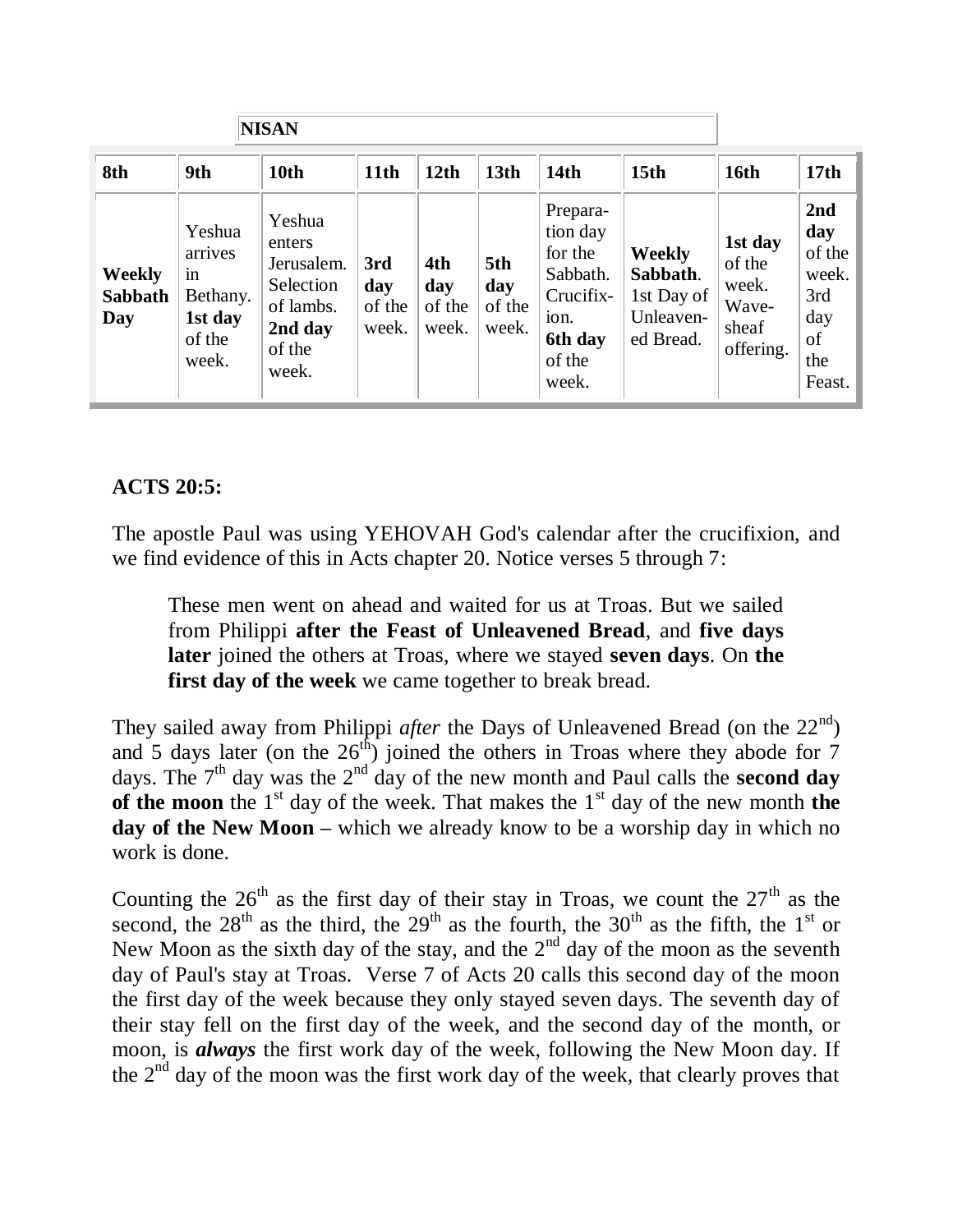Paul kept the weekly Sabbath on the  $8<sup>th</sup>$  day of the moon – along with the  $15<sup>th</sup>$ ,  $22<sup>nd</sup>$  and  $29<sup>th</sup>$ ! Won't you follow him as he followed the Messiah?

The apostle Paul was remembering the true Sabbath day to keep it Holy. By counting six work days after the New Moon day – and then rest the seventh day after the six work days according to the commandment – it will always fall on the 8<sup>th</sup> day from the New Moon, as it was in the beginning in Genesis 1. YEHOVAH God rested the seventh day, or after the six work days, but it was the  $8<sup>th</sup>$  day from the beginning. This is because YEHOVAH created the Heavens and the Earth before He worked on them on the  $1<sup>st</sup>$  work day.

| <b>NISAN</b>                           |                                     |                             |                             |                          |                         |                                          |                                       |                                          |                                          |
|----------------------------------------|-------------------------------------|-----------------------------|-----------------------------|--------------------------|-------------------------|------------------------------------------|---------------------------------------|------------------------------------------|------------------------------------------|
| 21st                                   | 22nd                                | 23rd                        | 24th                        | 25th                     | 26 <sub>th</sub>        | 27th                                     | 28th                                  | 29th                                     | <b>30th</b>                              |
| Last Day<br>of<br>Unleavened<br>Bread. | Paul<br>sailed<br>from<br>Philippi. | 2nd<br>day<br>of<br>voyage. | 3rd<br>day<br>οf<br>voyage. | 4th day<br>of<br>voyage. | Arrival<br>1n<br>Troas. | 2nd<br>day<br>of<br>stay<br>1n<br>Troas. | 3rd<br>day<br>of stay<br>1n<br>Troas. | 4th<br>day<br>of<br>stay<br>in<br>Troas. | 5th<br>day<br>of<br>stay<br>in<br>Troas. |

|                                                        | <b>IYAR</b>                                          |                            |                            |                            |                            |                            |                        |  |  |  |  |
|--------------------------------------------------------|------------------------------------------------------|----------------------------|----------------------------|----------------------------|----------------------------|----------------------------|------------------------|--|--|--|--|
| 1st                                                    | 2nd                                                  | 3rd                        | 4th                        | 5th                        | 6th                        | 7th                        | 8th                    |  |  |  |  |
| <b>New</b><br>Moon.<br>6th day of<br>stay in<br>Troas. | 1st day of the<br>week. 7th day of<br>stay in Troas. | 2nd day<br>of the<br>week. | 3rd day<br>of the<br>week. | 4th day<br>of the<br>week. | 5th day<br>of the<br>week. | 6th day<br>of the<br>week. | <b>Sabbath</b><br>Day. |  |  |  |  |

In this example concerning the second month of YEHOVAH's calendar, the weekly Sabbaths fell on the  $8<sup>th</sup>$ ,  $15<sup>th</sup>$ ,  $22<sup>nd</sup>$  and  $29<sup>th</sup>$  days of the month. The apostle Paul was remembering the true Sabbath to keep it Holy. By counting six work days after the New Moon day and then resting the seventh day after the six work days (according to YEHOVAH's commandment) it will always be on the  $8<sup>th</sup>$  day from